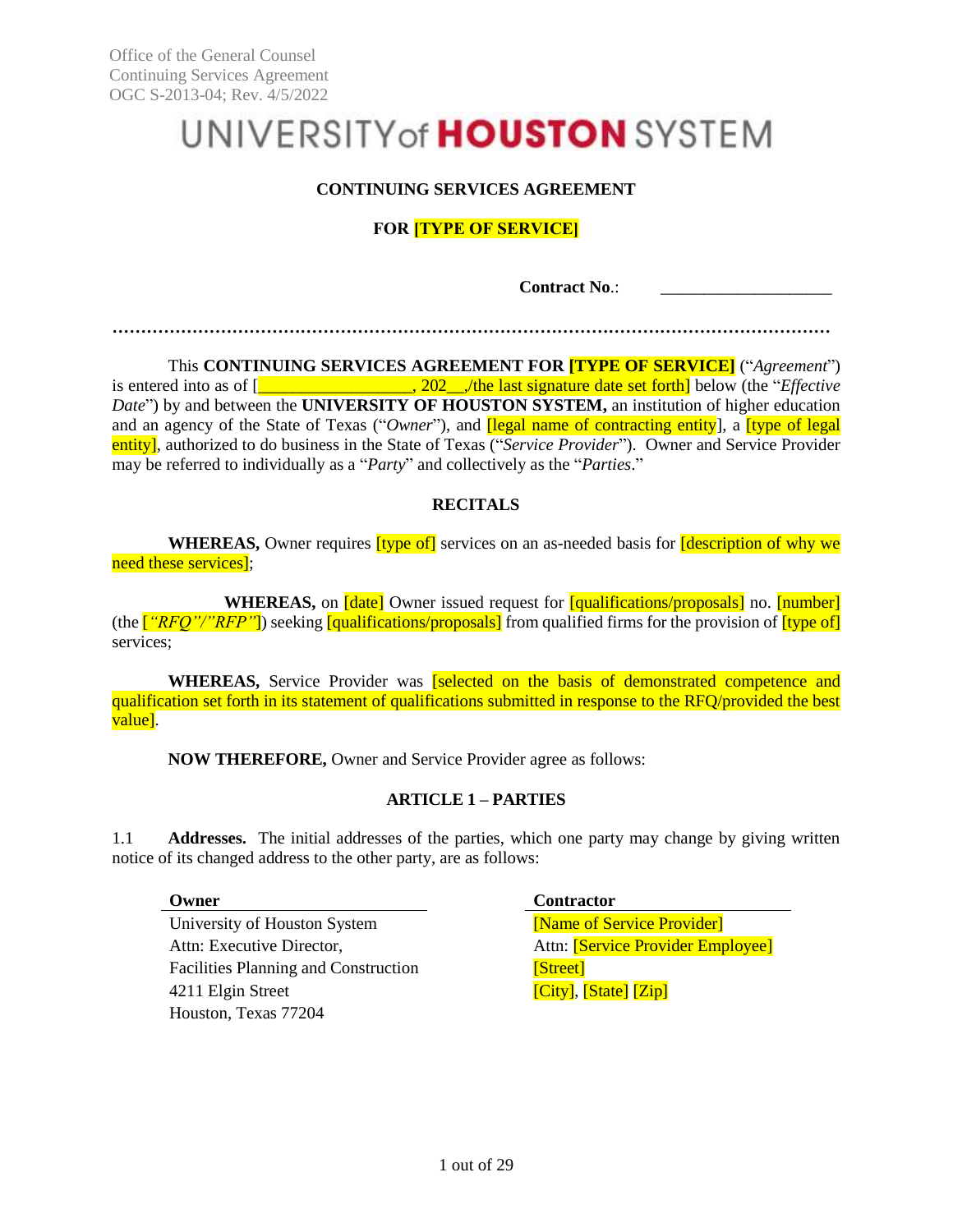# With a copy to

University of Houston System Office of the General Counsel 4302 University Drive, Suite 317 Houston, Texas 77204

With a copy to

[Name of Service Provider] Attn: [Service Provider Employee] [Street]  $\overline{[City]}, \overline{[State]}$   $\overline{[Zip]}$ 

#### $1.2$ Table of Contents. This Agreement consists of the following articles and exhibits:

# [UPDATE AS APPROPRIATE] TABLE OF CONTENTS

| 1.1 |  |
|-----|--|
| 1.2 |  |
| 1.3 |  |
| 1.4 |  |
|     |  |
| 2.1 |  |
| 2.2 |  |
| 2.3 |  |
| 2.4 |  |
| 2.5 |  |
| 2.6 |  |
| 2.7 |  |
| 2.8 |  |
|     |  |
| 3.1 |  |
| 3.2 |  |
| 3.3 |  |
| 3.4 |  |
| 3.5 |  |
| 3.6 |  |
|     |  |
| 4.1 |  |
| 4.2 |  |
| 4.3 |  |
| 4.4 |  |
|     |  |
| 5.1 |  |
| 5.2 |  |
|     |  |
| 6.1 |  |
| 6.2 |  |
|     |  |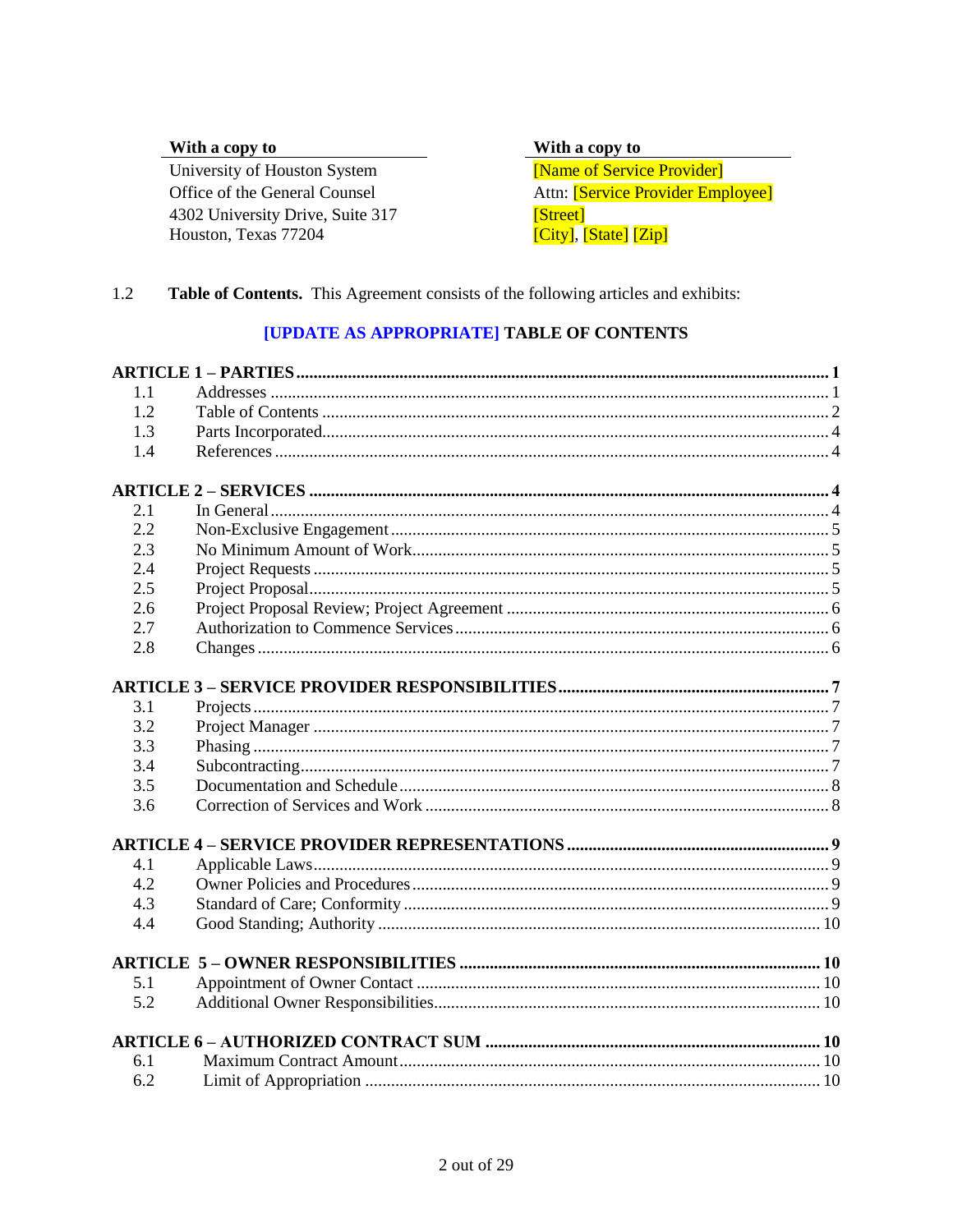| 7.1  |     |
|------|-----|
| 7.2  |     |
| 7.3  |     |
| 7.4  |     |
| 7.5  |     |
| 7.6  |     |
| 7.7  |     |
|      |     |
| 8.1  |     |
| 8.2  |     |
|      |     |
| 9.1  |     |
| 9.2  |     |
| 9.3  |     |
|      |     |
| 10.1 |     |
| 10.2 |     |
|      |     |
|      |     |
| 11.1 |     |
| 11.2 |     |
| 11.3 |     |
|      |     |
| 12.1 |     |
| 12.2 |     |
| 12.3 |     |
| 12.4 |     |
|      |     |
|      |     |
|      | .23 |
| 14.1 |     |
| 14.2 |     |
| 14.3 |     |
| 14.4 |     |
| 14.5 |     |
| 14.6 |     |
|      |     |
| 15.1 |     |
| 15.2 |     |
|      |     |
| 15.3 |     |
| 15.4 |     |
| 15.5 |     |
| 15.6 |     |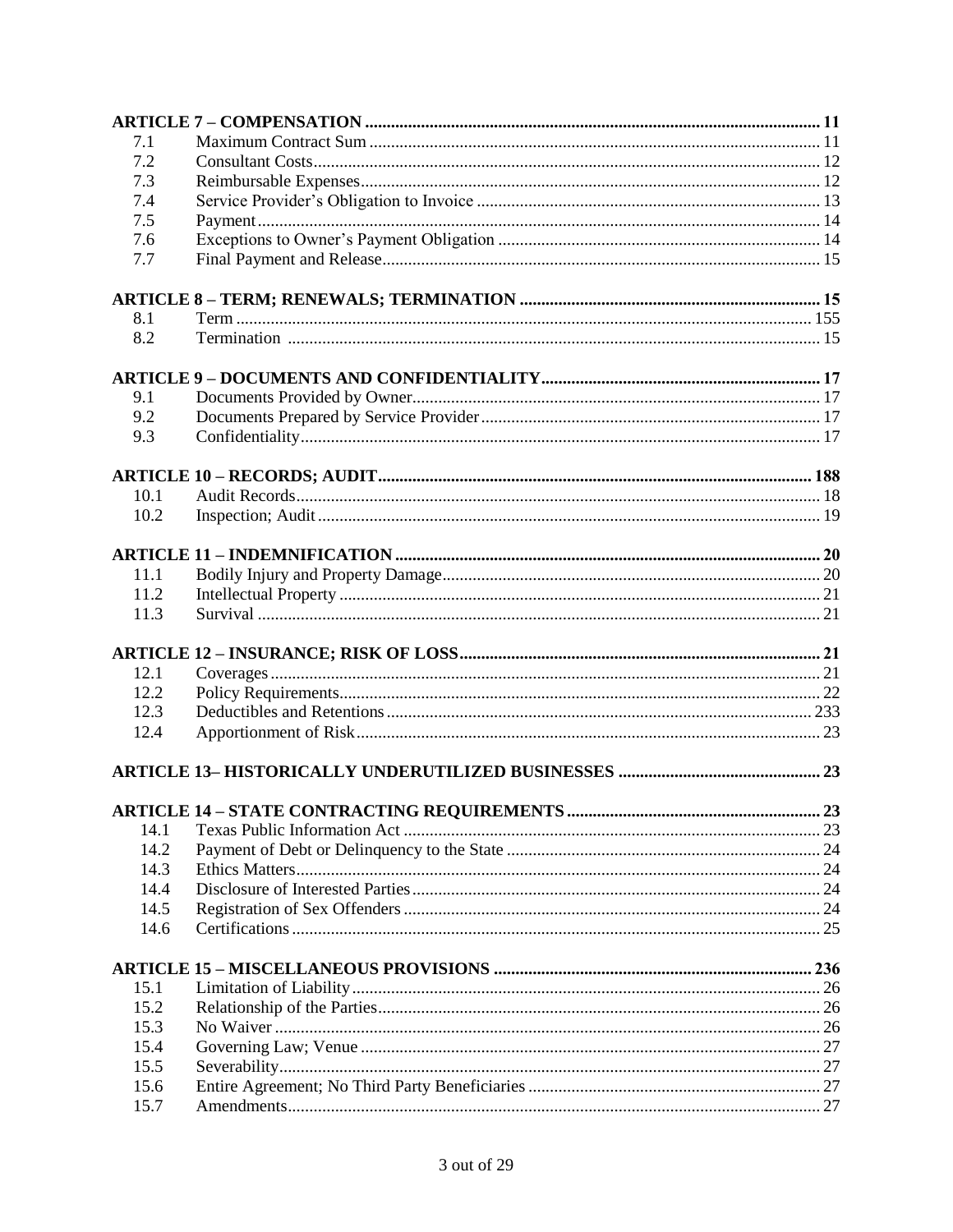| <b>Exhibits</b> |                                                                         |  |
|-----------------|-------------------------------------------------------------------------|--|
|                 | Scope of Services                                                       |  |
| B               | Project Request Form                                                    |  |
|                 | Project Agreement Form                                                  |  |
|                 | Direct Salary Expense                                                   |  |
| E               | Fee Guide [USE FOR ARCHITECTURE AND<br>CIVIL ENGINEERING SERVICES ONLY] |  |

- 1.3 **Parts Incorporated.** The above-described articles and exhibits are attached and incorporated into this Agreement.
- <span id="page-3-0"></span>1.4 **References.** This Agreement will be interpreted in accordance with the following:

1.4.1 *References to Hereto.* The terms "hereto," "hereby," "hereof," "herein," "hereunder" and any similar terms refer to this Agreement.

1.4.2 *References to Including.* The words "include," "includes" and "including" are to be construed as meaning "include without limitation," "includes without limitation" and "including without limitation," respectively.

1.4.3 *References to Statutes***.** Each reference to a statute or statutory provision includes any statute or statutory provision which amends, extends, consolidates or replaces the statute or statutory provision or which has been amended, extended, consolidated or replaced by the statute or statutory provision and includes any orders, regulations, by-laws, ordinances, codes of practice or instruments made under the relevant statute.

1.4.4 *References to Governmental Authorities.* Each reference to an Appropriate Authority is deemed to include a reference to any successor to the Appropriate Authority or any organization or entity which has taken over the functions or responsibilities of the Appropriate Authority. Each reference to a private person that is not an individual is deemed to include a reference to its successors and permitted assigns.

1.4.5 *References to Documents and Standards.* Each reference to an agreement, document, standard, principle or other instrument includes a reference to that agreement, document, standard, principle or instrument as amended, supplemented, substituted, novated or assigned.

# **ARTICLE 2 – SERVICES**

<span id="page-3-1"></span>2.1 **In General**. This Agreement governs the provision of various professional services which, upon the Parties' mutual consent, will be performed by Service Provider for projects of limited scope (each, a "*Project*"). Service Provider will provide services as requested by Owner on a per-project basis in accordance with the terms of this Agreement and the applicable Project Agreement (as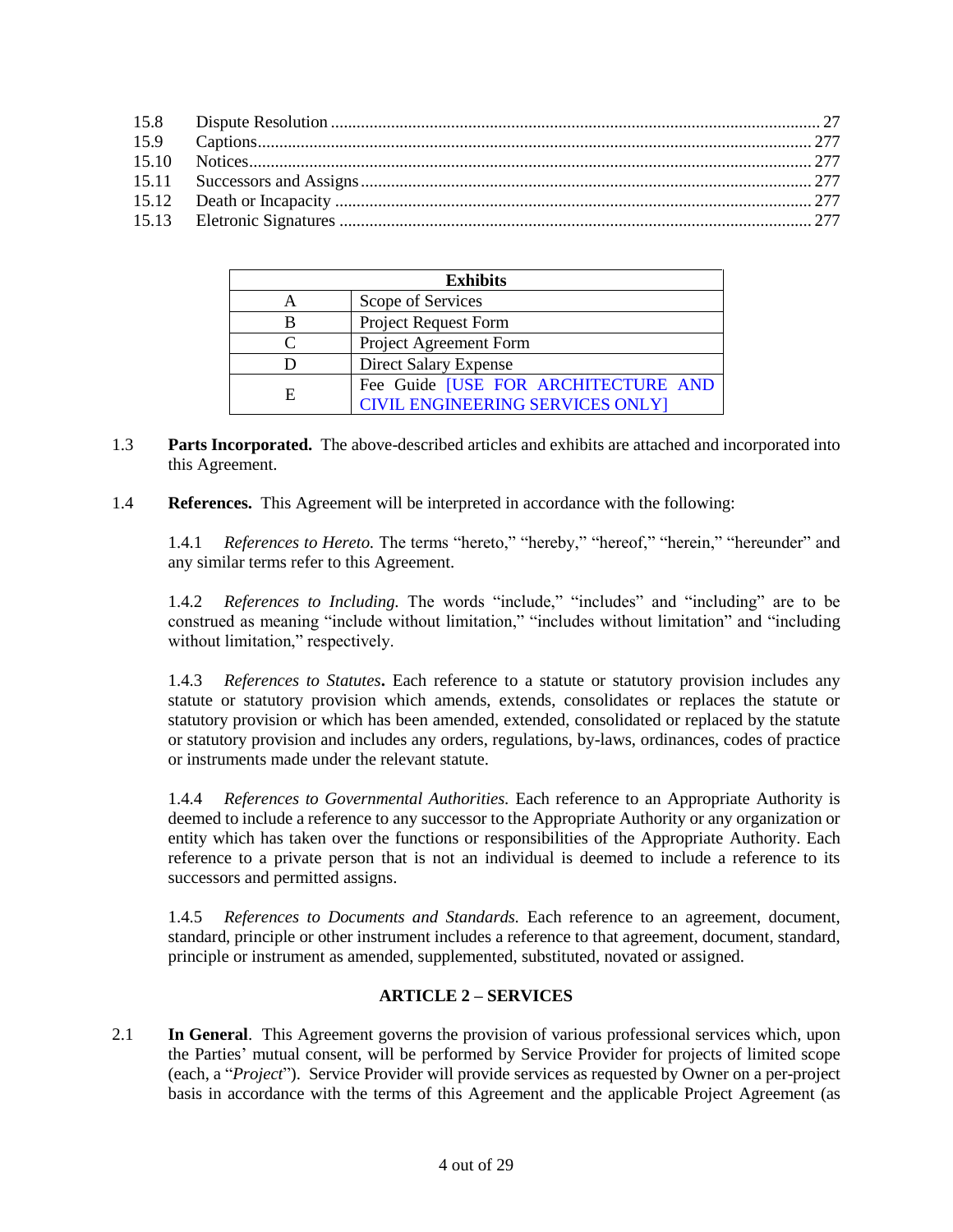defined below). The scope of services that may be performed pursuant to this Agreement is set forth in **Exhibit A**.

- <span id="page-4-0"></span>2.2 **Non-Exclusive Engagement**. Nothing in this Agreement precludes Owner from entering into similar agreements with other parties.
- <span id="page-4-1"></span>2.3 **No Minimum Amount of Work**. Owner makes no representation or guarantee regarding the amount or type of services, if any, that Service Provider may be asked to provide to Owner during the Term of this Agreement. Service Provider agrees that Owner is under no obligation to request any services from Service Provider and no minimum amount of work is required or contemplated under this Agreement.
- <span id="page-4-2"></span>2.4 **Project Requests**. If and when Owner requires services, Owner will prepare and email Service Provider a Project Request ("*Project Request*") identifying the Project and describing, in general, the intended scope and character of the Project, the Owner's design guidelines (if applicable), the preliminary cost estimate and schedule for the Project, Owner's objectives in pursuing the Project, the particular characteristics and constraints of the Project, and the Services (as defined below). Owner's current Project Request form is attached hereto as **Exhibit B**.
- <span id="page-4-3"></span>2.5 **Project Proposal**. In response to a Project Request, Service Provider shall provide Owner a written Project Proposal if Service Provider desires to undertake the Project. The Project Proposal shall, at a minimum, include the following:
	- 2.5.1 A narrative description of Service Provider's understanding of the Project;
	- 2.5.2 A detailed statement of the basic and additional services anticipated for the Project and reasonably inferable for the completion of the Project in accordance with the Project Request, including a list of deliverables (collectively, the "*Services*");
	- 2.5.3 A description of particular phases of the Services, if applicable;
	- 2.5.4 The total fee for providing the Services expressed as a lump sum or "not to exceed" (the "*Maximum Contract Sum*");
		- 2.5.4.1 A breakout to include identification, by line item, the task, the required position classifications and DSE, and the estimated hours;
		- 2.5.4.2 A breakout of all Reimbursable Expenses by line item, to include the estimated quantity of the item required, the unit cost, and an extended "not to exceed" dollar amount therefore; and
		- 2.5.4.3 Frequency of payment (i.e., monthly, milestone, upon completion).
	- 2.5.5 A proposed commencement date and the number of calendar days Service Provider will require to complete the Project;
	- 2.5.6 If Service Provider intends to employ Consultants:
		- 2.5.6.1 a list of all consultants that Service Provider proposes to use in the performance of the Services;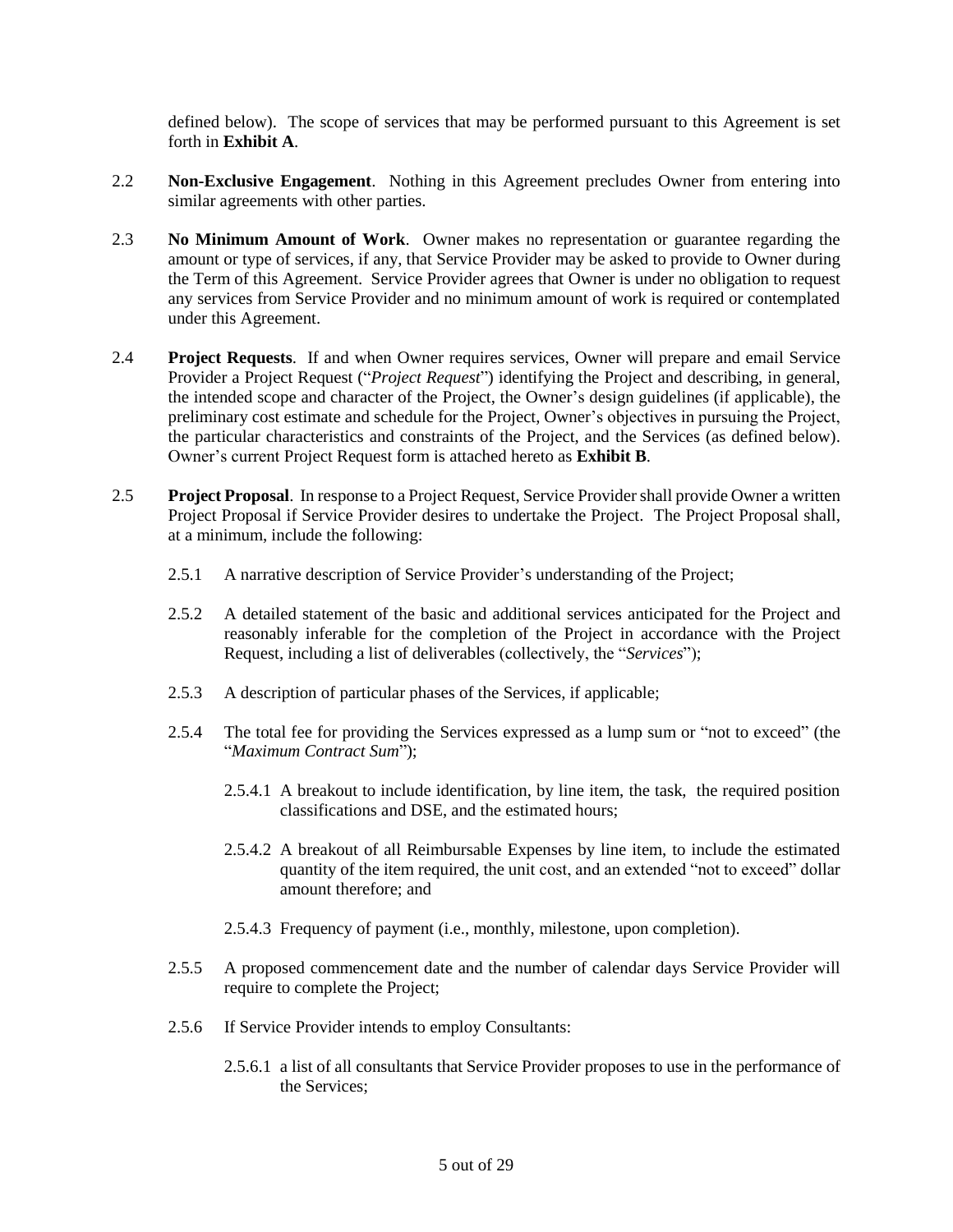- 2.5.6.2 fee proposal, which may include a schedule of the hourly billing rates for any Consultants' employees that Service Provider proposes to use in the performance of the Services;
- 2.5.6.3 any qualifications or conditions applicable to the Project Proposal; and
- 2.5.6.4 a Historically Underutilized Business Subcontracting Plan (an "*HSP*"). If a Project Agreement is issued, no Historically Underutilized Business listed in the HSP may be replaced, nor may the HSP be modified, without Owner's prior written approval.
- 2.5.7 A summary statement of the total dollar amounts of all previous Project Agreements under this Agreement to date.
- <span id="page-5-0"></span>2.6 **Project Proposal Review; Project Agreement**. Owner shall review the Project Proposal and shall negotiate with Service Provider any necessary changes, clarifications or modifications. Service Provider shall submit a revised Project Proposal incorporating any changes, clarifications or modifications made in the review process. Owner may accept, reject or seek modification of any Project Proposal. If Owner accepts the Project Proposal, Owner will prepare a Project Agreement on Owner's then-current form and present it to Service Provider for execution. Owner's current Project Agreement form is attached hereto as **Exhibit C**. Once the Project Agreement has been executed by authorized signatories of Owner and Service Provider, it becomes a binding *Project Agreement* (herein so called) and is enforceable according to its terms. A Project Agreement is not a binding, enforceable agreement unless and until it is fully executed as set forth below; **Service Provider will not be reimbursed for any costs incurred for Services performed before issuance of a fully binding Project Agreement and the other matters discussed in Sectio[n 2.7.](#page-5-1)** Under no circumstances will Service Provider bill or invoice Owner for any costs incurred in submitting or negotiating this Agreement or a Project Proposal.
- <span id="page-5-1"></span>2.7 **Authorization to Commence Services**. Notwithstanding anything to the contrary contained herein, Service Provider shall take no action upon a Project Request, and **Owner shall not be liable for any costs incurred by Service Provider**, until Service Provider has received (a) a copy of the fully executed Project Agreement and (b) Owner's written notice to proceed which shall refer to a specific Project Agreement by the Owner-assigned project number and specifies a date that Service Provider is authorized to commence the services or any portion thereof in the identified Project Agreement (the *"Notice to Proceed"*).

#### <span id="page-5-2"></span>2.8 **Changes**

- 2.8.1 Prior to completion of a Project, Project Agreements may be amended at any time in the same manner as they are issued to accommodate for changes in scope. Any amendment to an existing Project Agreement shall be sequentially numbered. By way of example, an amendment to Project Agreement No. 1 shall be effectuated on a Project Agreement numbered "Project Agreement 1.1".
- 2.8.2 Owner shall not be obligated to make any payment for services provided for any changes in scope to an existing Project Agreement unless and until Owner has authorized the change by issuing a sequentially numbered Project Agreement in the manner set forth in Section 2.8.1.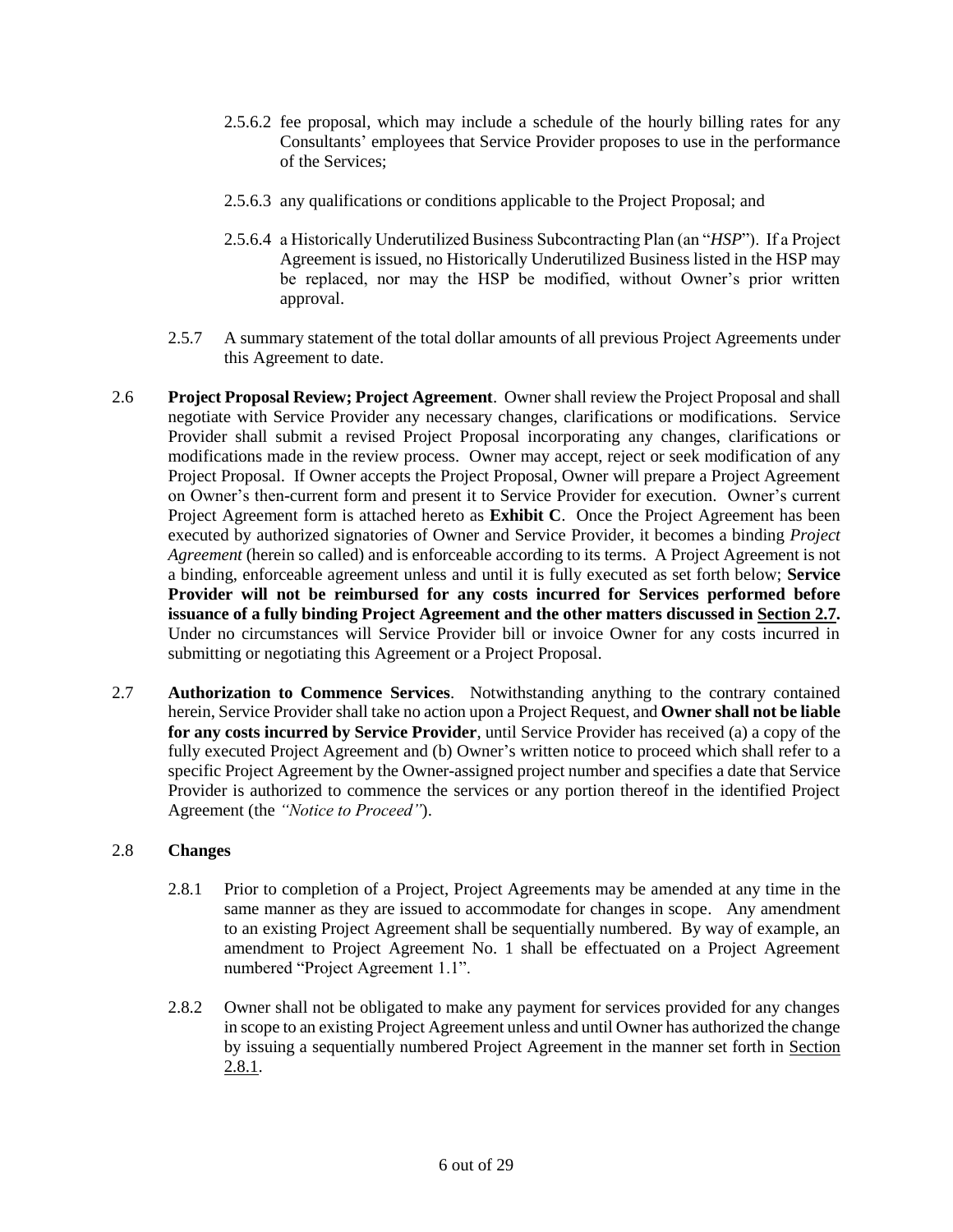2.8.3 A Project Agreement may not alter or amend the terms and conditions set forth in this Agreement.

### **ARTICLE 3 – SERVICE PROVIDER RESPONSIBILITIES**

- <span id="page-6-1"></span><span id="page-6-0"></span>3.1 **Projects**. Service Provider shall be solely responsible for the Services and for completing any Project authorized in accordance with this Agreement on time and budget. In this regard, Service Provider understands that the information delivered by Owner relating to any Project, including that provided in accordance with Sections [5.2.1](#page-9-5) through [5.2.2,](#page-9-6) is provided for Service Provider's convenience and without warranty or representation as to the accuracy or suitability of the information provided. Service Provider shall manage the Services and administer any Project authorized pursuant to this Agreement and the applicable Project Agreement.
- <span id="page-6-2"></span>3.2 **Project Manager**. For each Project, Service Provider shall designate a representative reasonably acceptable to Owner primarily responsible for the Services (the "*Project Manager*"). The Project Manager shall act on behalf of Service Provider with respect to all phases of the Services and shall be available as required for the benefit of any Project and Owner. The Project Manager shall be Owner's primary contact with Service Provider and shall be empowered to bind Service Provider. The Project Manager may not be replaced without Owner's prior written approval, which approval shall not be unreasonably withheld.
- 3.3 **Phasing**. Service Provider shall not proceed beyond any previously authorized phase of the services for a Project (each, a "*Phase*") unless authorized by Owner in writing. Any Services undertaken by Service Provider in violation of the immediately preceding sentence shall be Service Provider's risk. Applicable phases for a Project shall be identified in the Project Agreement.

#### <span id="page-6-4"></span>3.4 **Subcontracting**

### <span id="page-6-3"></span>3.4.1 [USE FOR SERVICE PROVIDERS THAT ARE **NOT** PROVIDING ARCHITECTURAL OR ENGINEERING SERVICES]

For purposes of this Agreement, the term *"Consultant"* means the entity subcontracted by Service Provider and approved by Owner to provide a portion of the architectural, engineering, and or other professional services required under this Agreement.

### [USE FOR SERVICE PROVIDERS THAT **ARE** PROVIDING ARCHITECTURAL OR ENGINEERING SERVICES**]**

For purposes of this Agreement, the term *"Consultant"* means the entity subcontracted by Service Provider and approved by Owner to provide a portion of the services required under this Agreement.

- 3.4.2 Owner reserves the right to approve all consultants and the conditions of their employment. Service Provider's Consultant shall provide competent and complete support Service Provider's services. Service Provider must provide Owner with a copy of any consultant agreement within 14 days after the receipt of a written request.
- 3.4.3 Owner may request Service Provider to engage consultants with specialized skills or specific knowledge. Service Provider shall identify consultants demonstrating successful work history in the requested area to the satisfaction of Owner. Upon Owner's approval,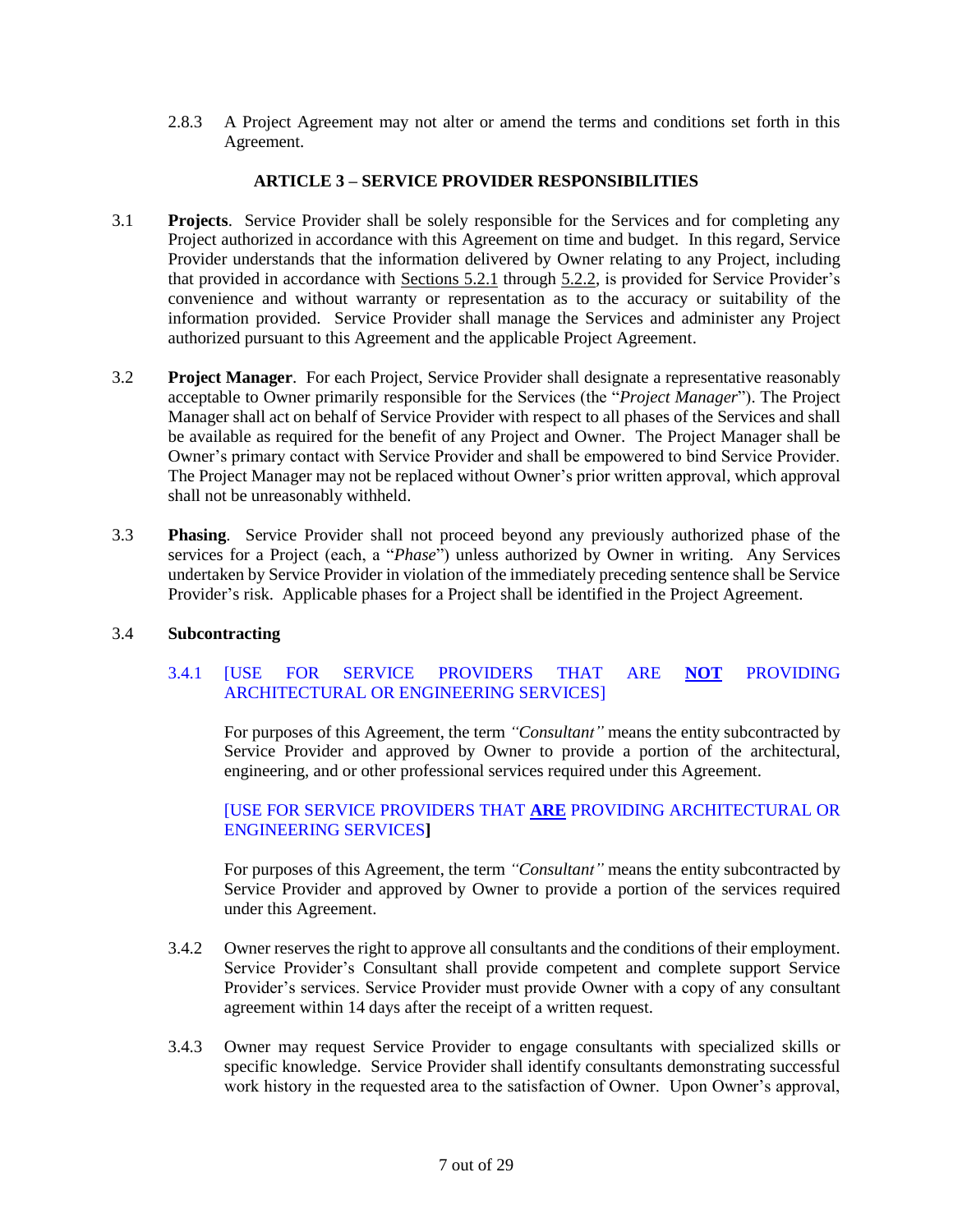Service Provider shall be responsible for choosing and contracting with each specialized subcontractor.

- 3.4.4 Prior to entering into any agreement with a potential Consultant, Service Provider must disclose in writing to Owner whether the desired consultant that is related to, affiliated with, partially or wholly owns, or is partially or wholly owned by Service Provider. Service Provider shall not contract with any consultant whether initially, or as a substitute against whom Owner shall be a reasonable objection, including if Service Provider is related to, affiliated with, partially or wholly owns or is partially or wholly owned by the potential consultants.
- 3.4.5 Service Provider shall bind each and every Consultant to the terms of this Agreement and shall ensure that all persons rendering Services under this Agreement are properly licensed and/or registered as required to provide such Services under Applicable Law. Service Provider shall provide to Owner promptly after execution a copy of each executed agreement with its Consultants. Service Provider hereby agrees to include a provision allowing Service Provider to assign the contract to Owner or Owner's designee without the subcontractor's consent in each contract with Consultant for Services. Service Provider shall require all subcontractors to include a similar assignment provision in each and every subcontract Consultant issue for Services. Conformed copies of executed subcontractor subcontracts shall be provided to Owner upon request. Nothing in the foregoing shall create a contractual relation between Owner and any subcontractors.
- 3.4.6 Service shall pay for its consultants' services out of its compensation under a Project Agreement. Owner is not responsible for any consultant fees or costs unless expressly agreed to in writing.

#### <span id="page-7-0"></span>3.5 **Documentation and Schedule**

- 3.5.1 Service Provider shall fully document its Project activities by way of drawings, reports, or other methods appropriate to the Services (the "*Project Documents*") and in accordance with the requirements of this Agreement and any Project Agreement. Service Provider shall deliver review sets of Project Documents to the Owner Contact with adequate lead time for review and comment. The cost of generating and distributing all drawings, plans, specifications, and other documents used by Service Provider and/or its Consultants, and of delivering the documentation required by the immediately preceding sentence (hard, electronic, or otherwise) shall be part of Service Provider's compensation as set forth in the Project Agreement and shall not be separately billed to or paid by Owner.
- 3.5.2 Service Provider will allocate adequate time, personnel and resources to each Project to perform the Services as and when required, and will ensure that all documents bear the seal of the licensed professional who prepared them.
- 3.5.3 Any delay in the completion of a Project resulting from Service Provider's failure to comply with the provisions of this Section [3.5](#page-7-0) shall be the sole fault and responsibility of Service Provider.
- <span id="page-7-1"></span>3.6 **Correction of Services and Work**. Service Provider's services shall be reasonably accurate and free from any material errors or omissions. Service Provider shall promptly correct or cause to have corrected any known or discovered error, omission, or other defect in the Services and/or any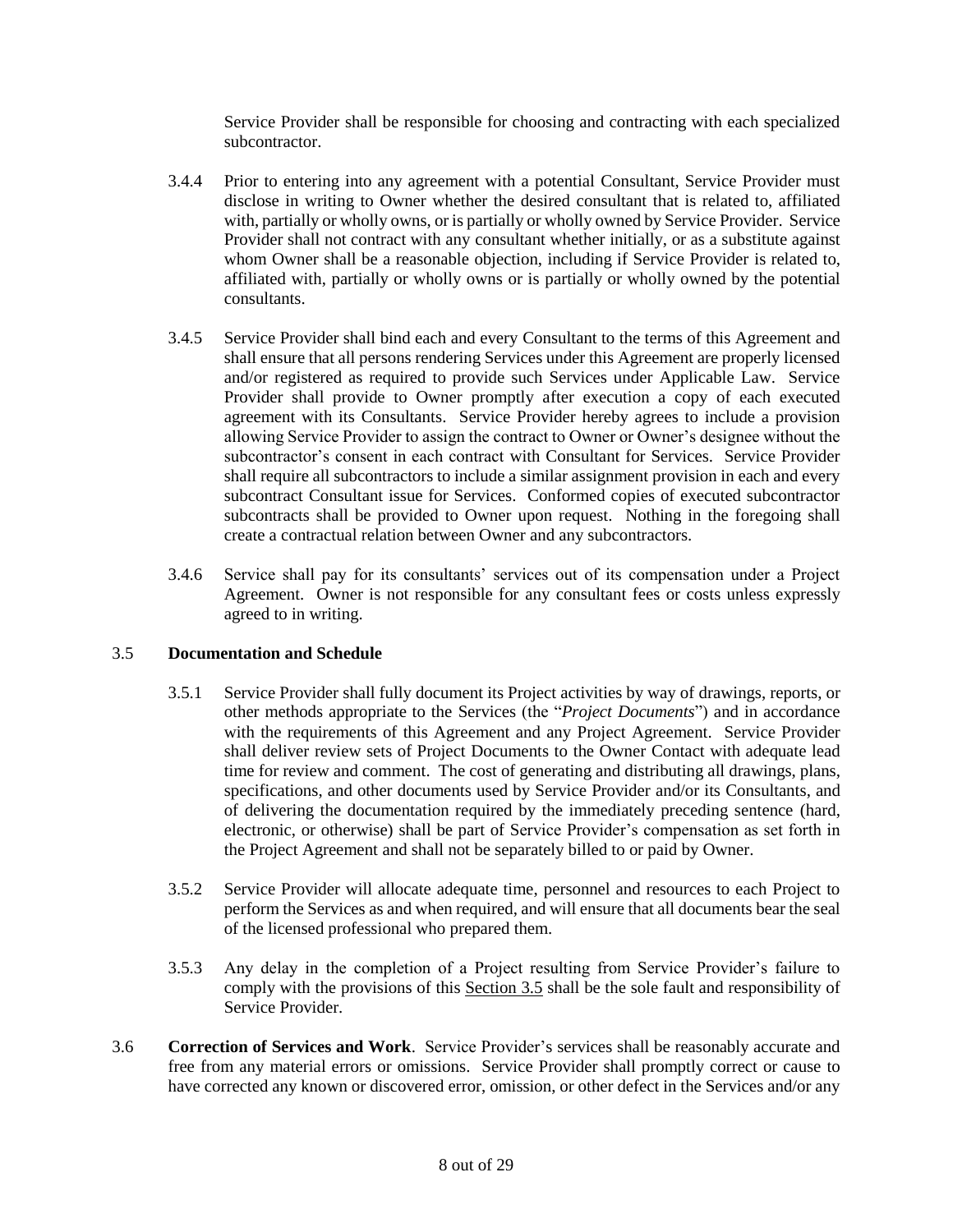work performed in accordance with such defective Services without any additional cost or expense to Owner.

# **ARTICLE 4 – SERVICE PROVIDER REPRESENTATIONS**

#### <span id="page-8-1"></span><span id="page-8-0"></span>4.1 **Applicable Laws**

- 4.1.1 Service Provider represents, covenants and acknowledges that it: (a) has the knowledge, ability, skills, resources and license(s) required by Applicable Law to provide the Services in accordance with the terms of this Agreement; (b) does and shall continue, throughout the Term of this Agreement, to comply with all federal and state codes, statutes, ordinances, rules and regulations applicable in the jurisdiction in which the Project is located (collectively, "*Applicable Law*") specifically including (but not limited to) requirements as to work hours, overtime compensation, nondiscrimination, contingent fees; and (c) is and will remain throughout the Term of this Agreement, duly licensed by the laws of the State of Texas to perform all its obligations contemplated by this Agreement. Service Provider will bear the costs of any fines, penalties or fees resulting from any failure to comply with the foregoing representations, as well as any costs incurred in securing compliance.
- 4.1.2 Owner and Service Provider agree that if, after the Effective Date, there is an unforeseeable enactment or change in any Applicable Law affecting this Agreement, the parties will negotiate in good faith to conform the affected terms of this Agreement with the provisions of such enactment or change.
- 4.1.3 Service Provider shall at all times provide a sufficient number of qualified personnel to accomplish Service Provider's services within the time limits set forth in each Project Agreement. All persons assigned by Service Provider to performance all or any part of the Services (the "*Staff*") shall be qualified by training and experience, shall hold licenses, and shall be supervised as required by Applicable Law to perform their assigned tasks. Service Provider shall submit, for Owner's approval, a team or staffing proposal for the Project, complete with job description, names and previous experience of all proposed Staff. The Project Manager shall be authorized to bind Service Provider with respect to the Project for which he or she shall have been designated.
- <span id="page-8-2"></span>4.2 **Owner Policies and Procedures**. Service Provider shall cause any persons at the Project site (the "*Premises*") on behalf of or for the benefit of Service Provider (including, but not limited to Consultants and Service Provider's agents, officers, employees and representatives) to abide by all Owner policies and procedures relative to conduct on the Premises.
- <span id="page-8-3"></span>4.3 **Standard of Care**. Service Provider agrees and acknowledges that Owner is entering into this Agreement in reliance on Service Provider's represented expertise and special and unique abilities with respect to performing the Services, duties, and obligations under this Agreement. Service Provider shall perform its Services (a) with the professional skill and care ordinarily provided by competent architects practicing under in the same or similar locality and under the same or similar circumstances and professional license; (b) [(USE FOR SERVICE PROVIDERS THAT ARE **NOT** PROVIDING ARCHITECTURAL OR ENGINEERING SERVICES) the time set forth in each Project is of the essence and is an essential element of the Project Agreement / (USE FOR SERVICE PROVIDERS THAT **ARE** PROVIDING ARCHITECTURAL OR ENGINEERING SERVICES)] as expeditiously as is prudent considering the ordinary professional skill and care of a competent]; and (c) in compliance with all applicable national, federal, state, municipal, and State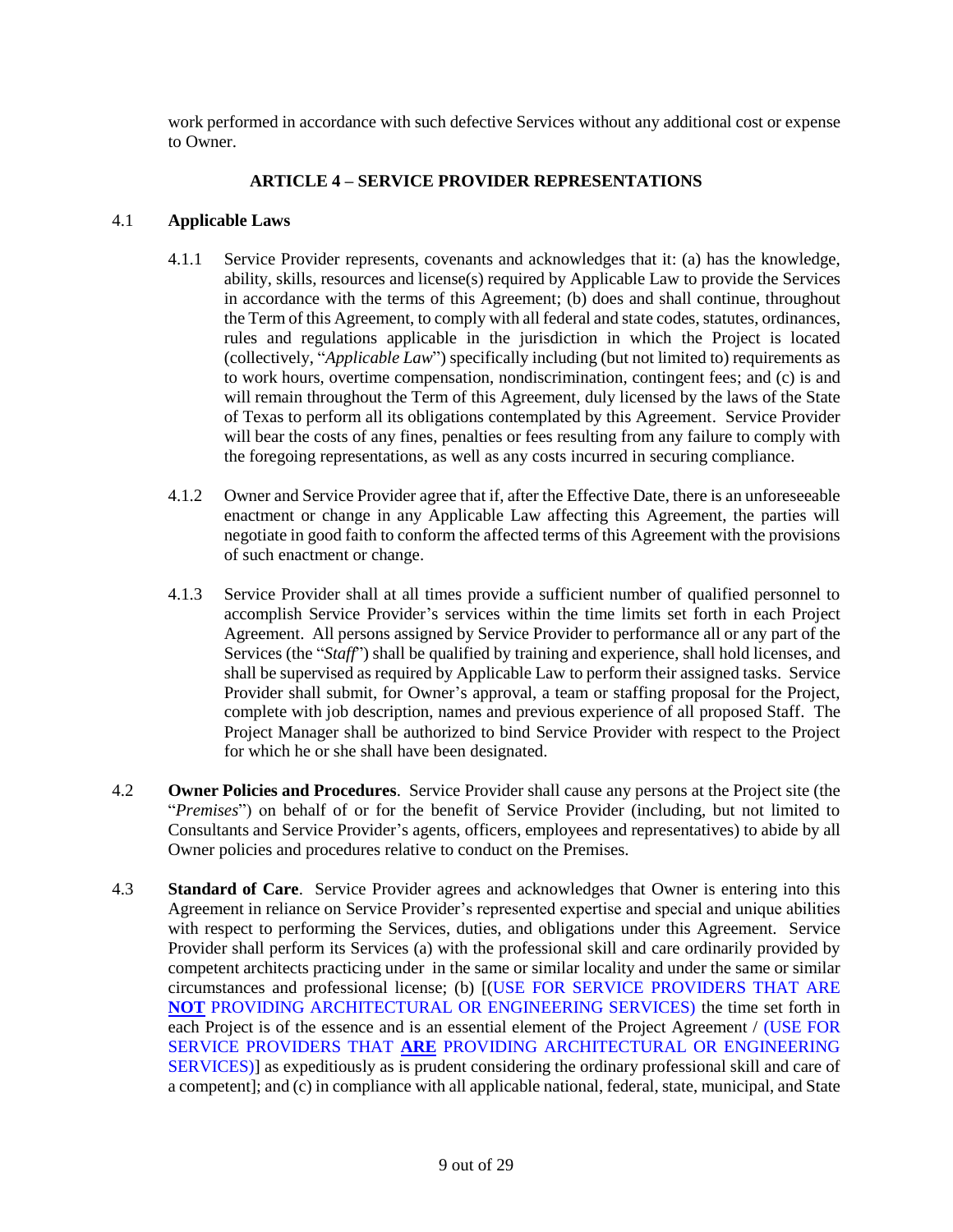of Texas laws, regulations, codes, ordinances, orders and with those of any other body having jurisdiction.

<span id="page-9-0"></span>4.4 **Good Standing; Authority**. If Service Provider is a business entity, it represents that: (a) it is duly organized, validly existing and in good standing under the laws of the state of its organization; (b) it is authorized and in good standing to conduct business in the State of Texas; (c) it has all necessary power and has received all necessary approvals to execute and perform its obligations in this Agreement; and (d) the individual executing this Agreement on behalf of Service Provider is authorized to do so.

### **ARTICLE 5 – OWNER RESPONSIBILITIES**

- <span id="page-9-2"></span><span id="page-9-1"></span>**5.1 Appointment of Owner Contact**. Owner will appoint an individual (the "*Owner Contact*") for administration of this Agreement and each Project authorized under this Agreement. Owner may replace the Owner Contact for this Agreement or on any Project upon written notice to Service Provider. Notwithstanding the presence of the Owner Contact at the Premises, Service Provider shall not be released, in whole or in part, from any duty or responsibility under Applicable Law or the terms of this Agreement. The Owner Contact will:
	- 5.1.1 Provide an initial budget for a Project, including information as to the space and facility requirements, budget limitations and scheduling;
	- 5.1.2 Provide notice to Service Provider if Owner observes or otherwise becomes aware of any fault or defect in a Project or non-conformance of Service Provider's Services with the requirements of the Agreement and the applicable Project Agreement;
	- 5.1.3 Review the Project Documents and the Services (at the completion of each phase of the Services) and provide comments or decisions as expeditiously as possible in the exercise of reasonable diligence for the orderly progress of the Project, it being understood that Service Provider is responsible for the schedule of each Project subject to a Project Agreement, and for delivering Project Documents and scheduling Owner Contact's review of Services with sufficient lead time to permit Owner Contact's review. Owner will notify Service Provider in writing of any material error or omission or other defect discovered by Owner, but Owner shall have no obligation or duty to investigate whether such faults, defects, or conflicts exist; and
	- 5.1.4 Assist Service Provider in gaining entry to such property as reasonably necessary for Service Provider to perform the Services.

#### <span id="page-9-5"></span><span id="page-9-3"></span>**5.2 Additional Owner Responsibilities**. Owner may also:

- 5.2.1 Furnish an existing land survey of the Premises, if any exists and if required by Applicable Law or the Project Agreement;
- <span id="page-9-6"></span>5.2.2 Furnish all necessary structural, mechanical, chemical and other laboratory tests, inspections and reports as required by Applicable Law or the Project Agreement; and
- <span id="page-9-4"></span>5.2.3 Pay the cost of reproduction of any Project Documents in excess of those required by this Agreement and/or a Project Agreement.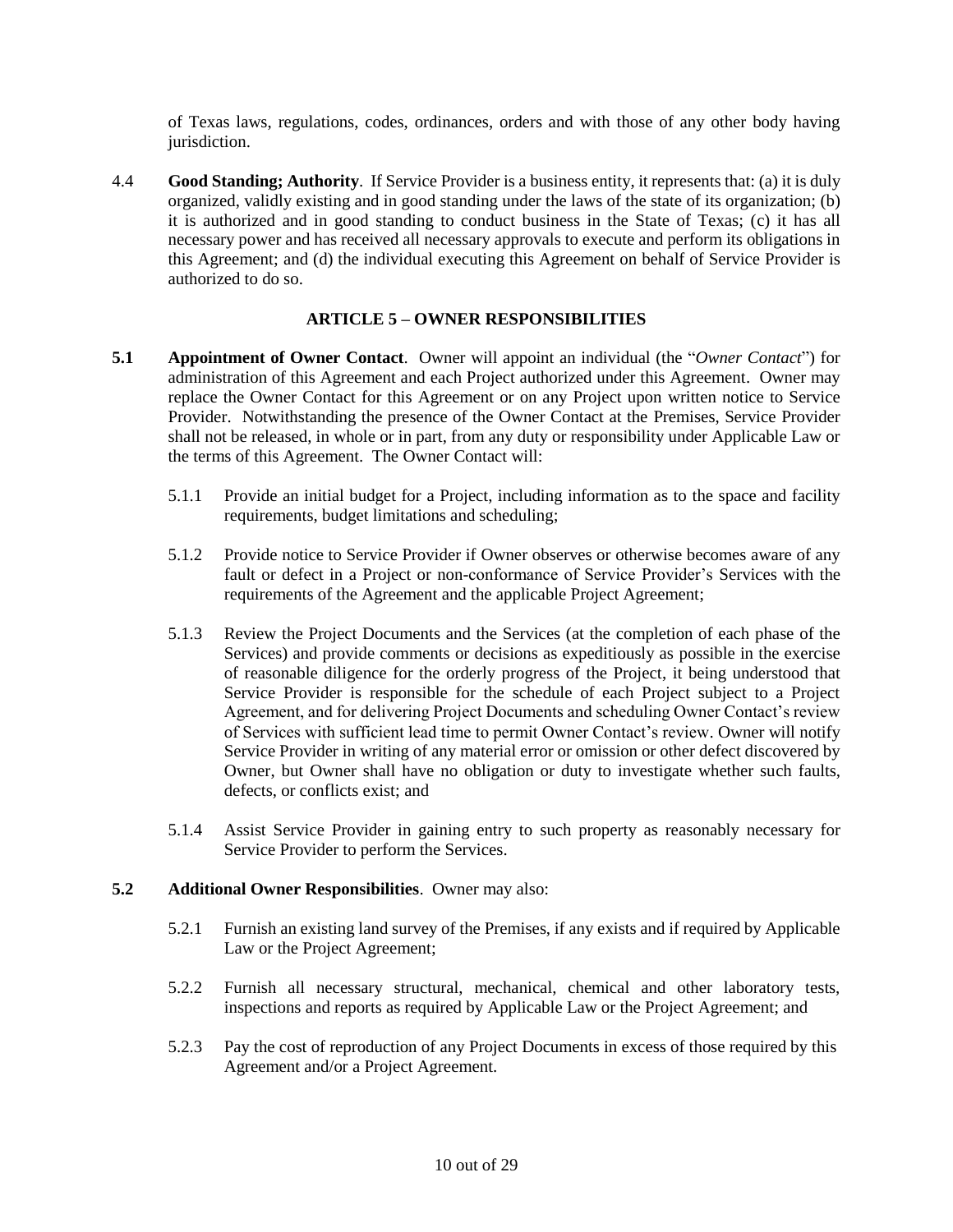#### **ARTICLE 6 – AUTHORIZED CONTRACT SUM**

#### 6.1 **Maximum Contract Amount.**

[USE IF A MAXIMUM AMOUNT IS ASSIGNED PER CONTRACT] The overall maximum value of this Agreement is **\$[amount]**. The overall maximum value is subject to change based on appropriations and allocations made by Owner's Board of Regents. Owner is not obligated to issue the entire maximum value of this Agreement.

[USE IF A MAXIMUM AMOUNT IS ASSIGNED PER GROUP OF CONTRACTS] The overall maximum value of this Agreement is **[insert approved Board amount]**. The overall maximum value is subject to change based on appropriations and allocations made by Owner's Board of Regents. The maximum value of this Agreement is available for distribution among  $\begin{bmatrix} 1 \\ 1 \end{bmatrix}$  contracts, of which this is one. Owner is not obligated to issue the entire maximum value of this Agreement or the *prorata* estimated amount of compensation to any of the contracts.

6.2 **Limit of Appropriation.** Performance by Owner under this Agreement may be dependent upon the appropriation and allotment of funds by the Texas State Legislature or allocation of funds by Owner's Board of Regents. If the Texas State Legislature fails to appropriate or allot the necessary funds, or the Board fails to allocate the necessary funds, then Owner shall issue written notice to Service Provider and Owner may terminate this Agreement without further duty or obligation hereunder. Service Provider acknowledges that appropriation, allotment, and allocation of funds are beyond the control of Owner.

#### **ARTICLE 7 – COMPENSATION**

#### <span id="page-10-0"></span>**7.1 Maximum Contract Sum**

- 7.1.1 Each Project Agreement will identify the agreed fee for the Project expressed as a lump sum or not-to-exceed amount (the *"Maximum Contract Sum"*). [OPTIONAL] Service Provider acknowledges Owner's preferences for lump sum agreements.
	- 7.1.1.1 A not-to-exceed amount is an hourly-based agreement which includes the Direct Salary Expense (*"DSE"*) (defined below) set forth in **Exhibit D** multiplied by hours worked by each employee who performs work for the Project for any basic services and/or additional services plus Reimbursable Expenses (defined below) and Consultant Costs (defined below); or
	- 7.1.1.2 A lump sum amount is a fix fee agreement which shall not exceed an estimate of the total of all payment categories set forth in Section 7.1.1.1 when added together.
		- 7.1.1.2.1 [USE FOR SERVICE PROVIDERS THAT **ARE** PROVIDING ARCHITECTURAL OR ENGINEERING SERVICES] Service Provider acknowledges that Owner has adopted fee guidelines included in **Exhibit E** which shall be used when negotiating a lump sum amount for basic services on proposals for the complete design of a project.
- 7.1.2 *"Direct Salary Expense" ("DSE")* shall mean the actual salaries paid by Service Provider to its employees, expressed on an hourly wage basis, prior to deductions for employment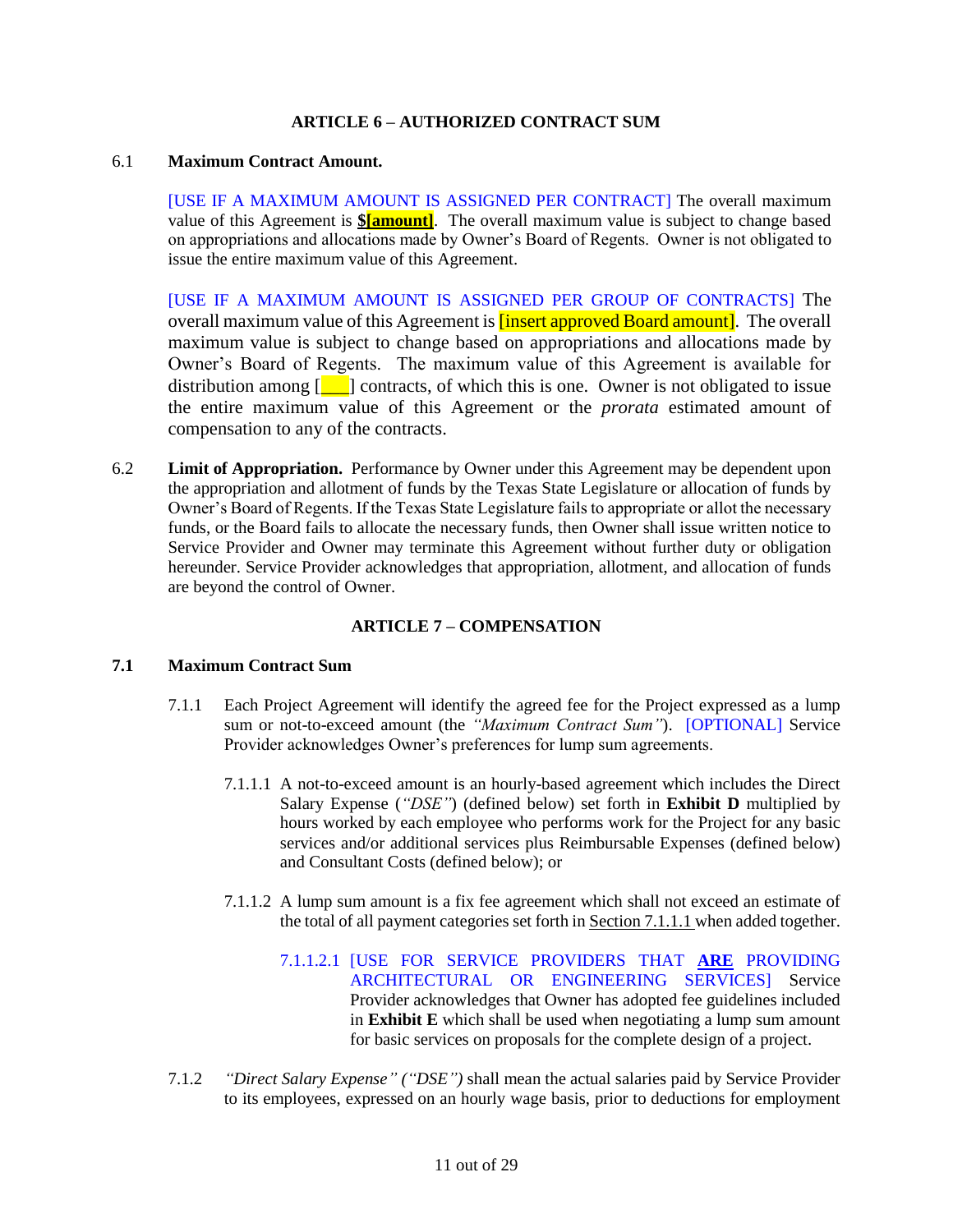taxes (such as FICA, Medicare, income tax withholding) and employee-paid benefits, of all personnel, including Service Provider's employees directly engaged on a Project (and performing consultations or research or preparing designs, drawings, and specifications for the Project). The DSE shall exclude mandatory and customary fringe benefits and employee benefits (such as employer-paid insurance, sick leave, holidays, vacation, pensions and similar contributions, or additions such as bonuses or other surplus payments), overhead expense (which includes salaries of bookkeepers, secretaries, clerks, and the like), and profit relating to any Project. A multiplier of **[multiplier]** shall be applied to the DSE for the purpose of covering such fringe benefits, expense, and profit. The DSE for the personnel directly engaged on the Project (by title) is set forth in **Exhibit D**.

### <span id="page-11-0"></span>**7.2 Consultant Costs**

- 7.2.1 *"Consultant Costs"* shall mean the ordinary and reasonable cost of Consultants proposed by Service Provider in a Project Proposal and included in a Project Agreement for services rendered by Consultants under this Agreement. Consultant Costs may include markup of up to **[percentage]%** to compensate Service Provider for profit, assumption of responsibility, and performance risk related to the use of Consultants. But Consultants Costs may not include any mark-up by the Consultant to its reimbursable expenses and its billing rates.
- 7.2.2 Such fixed payment shall be computed on a Project Agreement to Project Agreement basis and shall not be subject to adjustment unless a Project's scope of services, with respect to the Consultant's services, changes.
- 7.2.3 Invoices for Consultant Costs must be accompanied by appropriate documentation detailing the Consultant's performance contributions for the period of time being invoiced. Any additional documentation reasonably required by Owner shall also be provided by Service Provider. Service Provider shall require Consultants to provide appropriate documentation of costs and expenses incurred in the performance of their services performed in furtherance of a Project Agreement, including but not limited to, a copy of the actual invoice from Consultant to Service Provider.

#### **7.3 Reimbursable Expenses**

- 7.3.1 "*Reimbursable Expenses*" are actual, out-of-pocket expenses incurred by Service Provider solely, directly and foreseeably in connection with the Services for a Project subject to a Project Agreement, including:
	- 7.3.1.1 Commercially reasonable out-of-pocket expense of reproductions (other than those required as part of the Services, provided by Owner, or for the use of Service Provider and its Consultants); provided, however, all invoices for reproductions that are the obligation of Owner under this Section 7.3.1.1, must be billed directly to Owner, free of state sales taxes, and identified by Service Provider as to the Project name, number and institution;
	- 7.3.1.2 If authorized in writing in advance by Owner, the expense of renderings, mockups or models for Owner's use; and
	- 7.3.1.3 Fees paid for securing approval of Appropriate Authorities.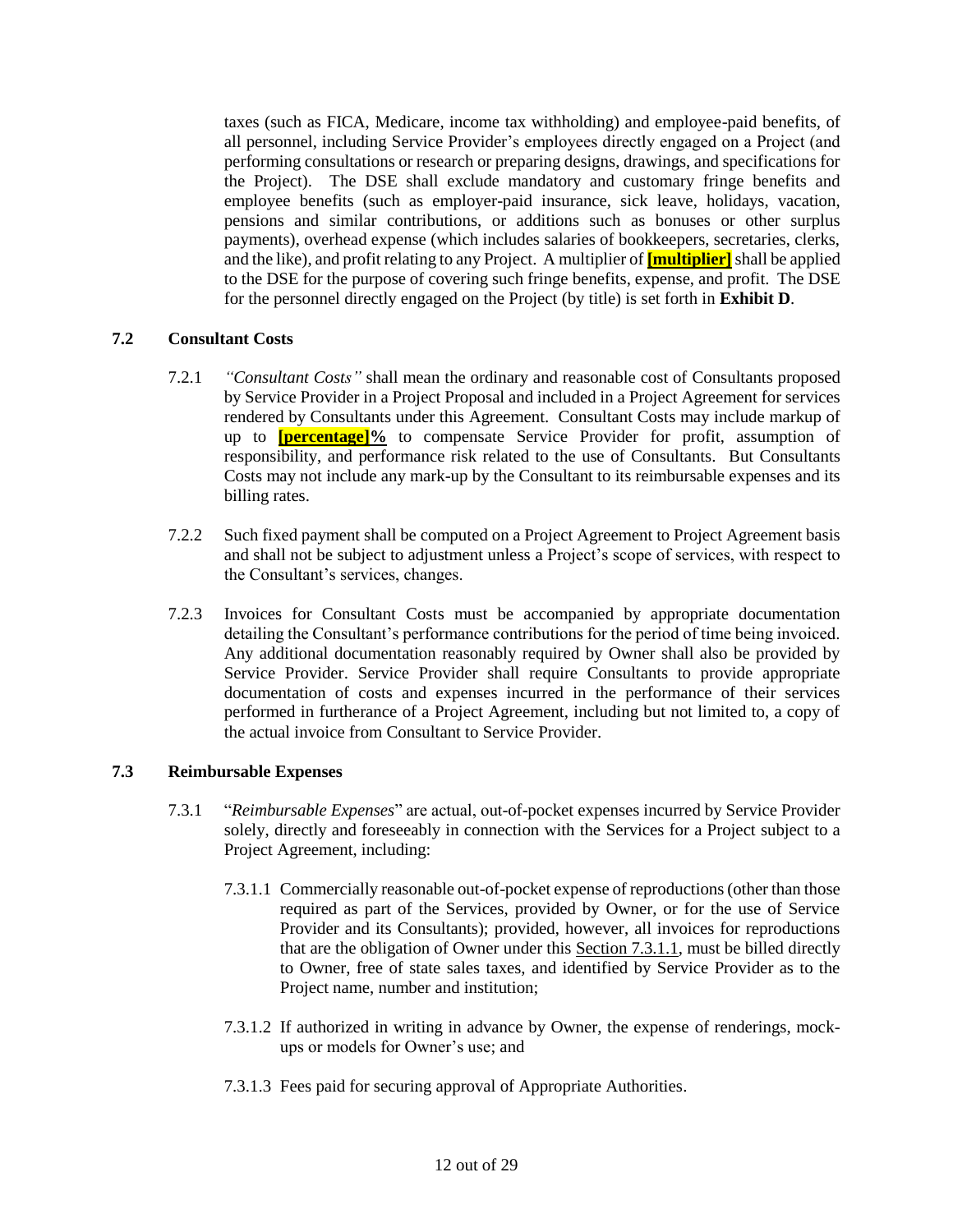- 7.3.1.3.1 *"Appropriate Authority"* or "*Appropriate Authorities*" means any private, local, municipal, county, state, regional or federal authority or agency with jurisdiction over a Project or any portion of it. This term is intended to include those agencies and authorities which may require information or the filing of plans, specifications, etc., in connection with a Project on either a voluntary or compulsory basis, as well as any agencies or authorities providing funds, whether by grant or loan, for the design, development and/or construction of the Project.
- 7.3.1.4 Postage or delivery charges of a reputable courier service reasonably acceptable to Owner for distribution of drawings and specifications and other items in connection with the Project except for: correspondence between Service Provider and Owner; Service Provider's in-house work or correspondence; or work or correspondence exchanged between Service Provider and any Consultants.
- 7.3.1.5 Expense of any additional insurance coverage or limits that exceed those required by this Agreement, when requested by Owner in writing.
- 7.3.1.6 Transportation and living expenses when traveling in connection with a Project, at Owner's prior written request and approval, excluding transportation or living expenses within Texas.
	- 7.3.1.6.1 For purposes of clarification, Owner will not reimburse Service Provider for (a) any expenses or mileage incurred within the state of Texas, or (b) any expenses or mileage incurred outside the state of Texas unless Service Provider obtained Owner's written authorization for the costs prior to incurring them.
- 7.3.2 Any expense not specifically enumerated above as eligible for reimbursement shall not be reimbursed by Owner. Expenses not allowed for reimbursement include the cost of review documents required to be provided to Owner, telephone charges, FAX service, alcoholic beverages, laundry, valet service, entertainment or any non-Project related items. All tips must be included within the per diem allowances.
- <span id="page-12-0"></span>**7.4 Service Provider's Obligation to Invoices**. Commencing with the calendar month after Service Provider commences performance under a Project Agreement, Service Provider shall deliver to Owner's Contact for each Project Agreement a monthly invoice of Services performed for the Project in the previous month. Invoices shall be submitted in a format approved by Owner and must, at a minimum, contain the following information:
	- 7.4.1 Project Name, Project Agreement Number, and Account Number assigned by Owner to the Project;
	- 7.4.2 Contract Number assigned by Owner to this Agreement at the top of the first page of this Agreement;
	- 7.4.3 Name of Service Provider's Project Manager;
	- 7.4.4 Identification of billing period, by calendar month and year, to which the invoice applies;
	- 7.4.5 Itemized description of Services provided;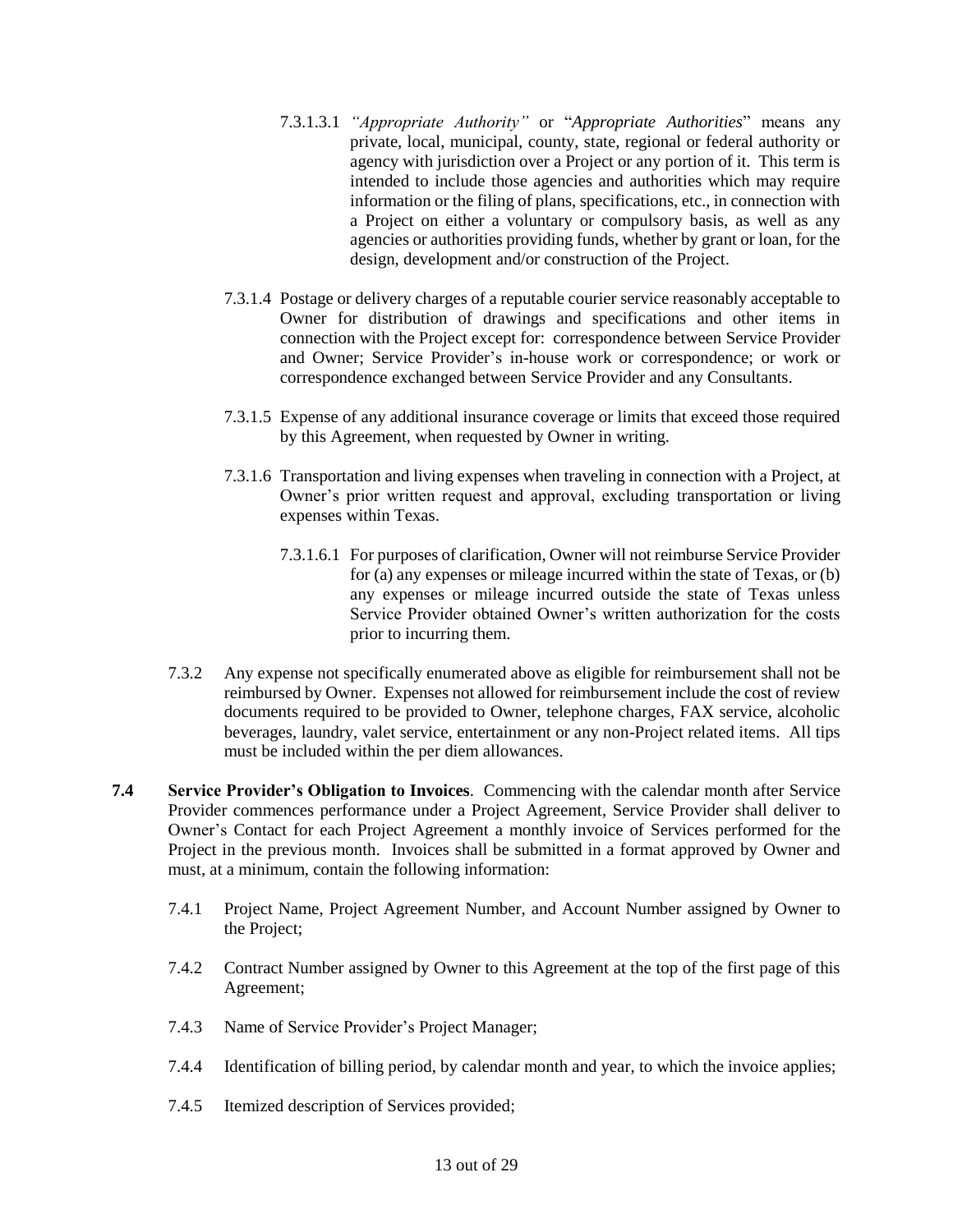- 7.4.5.1 If the Maximum Contract Sum is established as a not-to-exceed amount, all invoices shall also include:
	- 7.4.5.1.1 The names, billing rates and amount of time per task expended by all persons who performed Services for the Project during the billing period;
	- 7.4.5.1.2 Itemized Reimbursement Expenses;
	- 7.4.5.1.3 Consultant Cost, including a copy of the actual invoice and supporting documentation for itemized Reimbursable Expenses.
- <span id="page-13-2"></span>7.4.6 Completion status of Project by percentage;
- 7.4.7 Total amount invoiced for the calendar month;
- 7.4.8 Total amount of prior invoices and Maximum Contract Sum; and
- 7.4.9 Copy of all receipts in support of any Reimbursable Expenses invoiced.
- <span id="page-13-0"></span>**7.5 Payment**. Payment, including its timing, is governed by Chapter 2251 of the Texas Government Code. For purposes of Texas Government Code  $\S$  2251.021(a)(2), the date the performance of Service is completed is the date when the Owner Contact approves the invoice; provided, however, Owner Contact shall not approve payment of any amounts that would, when added to past payments, make the percentage of the Maximum Contract Sum paid exceed the completion status (see Section [7.4.6\)](#page-13-2) of a Project. No payment by Owner shall constitute or be construed as final acceptance or approval of any Services or as a release of Service Provider's obligations or liabilities with respect to Services.
- <span id="page-13-1"></span>**7.6 Exceptions to Owner's Payment Obligation**. Regardless of any other provision of this Agreement, Owner shall not make any payment on an invoice if any of the following conditions exist:
	- 7.6.1 The requested payment includes Services not performed in accordance with this Agreement; provided, however, payment shall be made for the balance of the Services that are performed in accordance with this Agreement;
	- 7.6.2 The total of Service Provider's invoices exceed the Maximum Contract Sum or Owner, in its good faith judgment, determines that the unpaid balance of the Maximum Compensation Amount is insufficient to complete the Project;
	- 7.6.3 Service Provider has failed to make payments promptly to Consultant or other third parties in connection with the Project;
	- 7.6.4 Service Provider becomes insolvent, makes a general assignment of its rights or obligations for the benefit of its creditors, or voluntarily or involuntarily files for protection under the bankruptcy laws;
	- 7.6.5 Service Provider fails to obtain, maintain or renew insurance coverage as required by this Agreement; or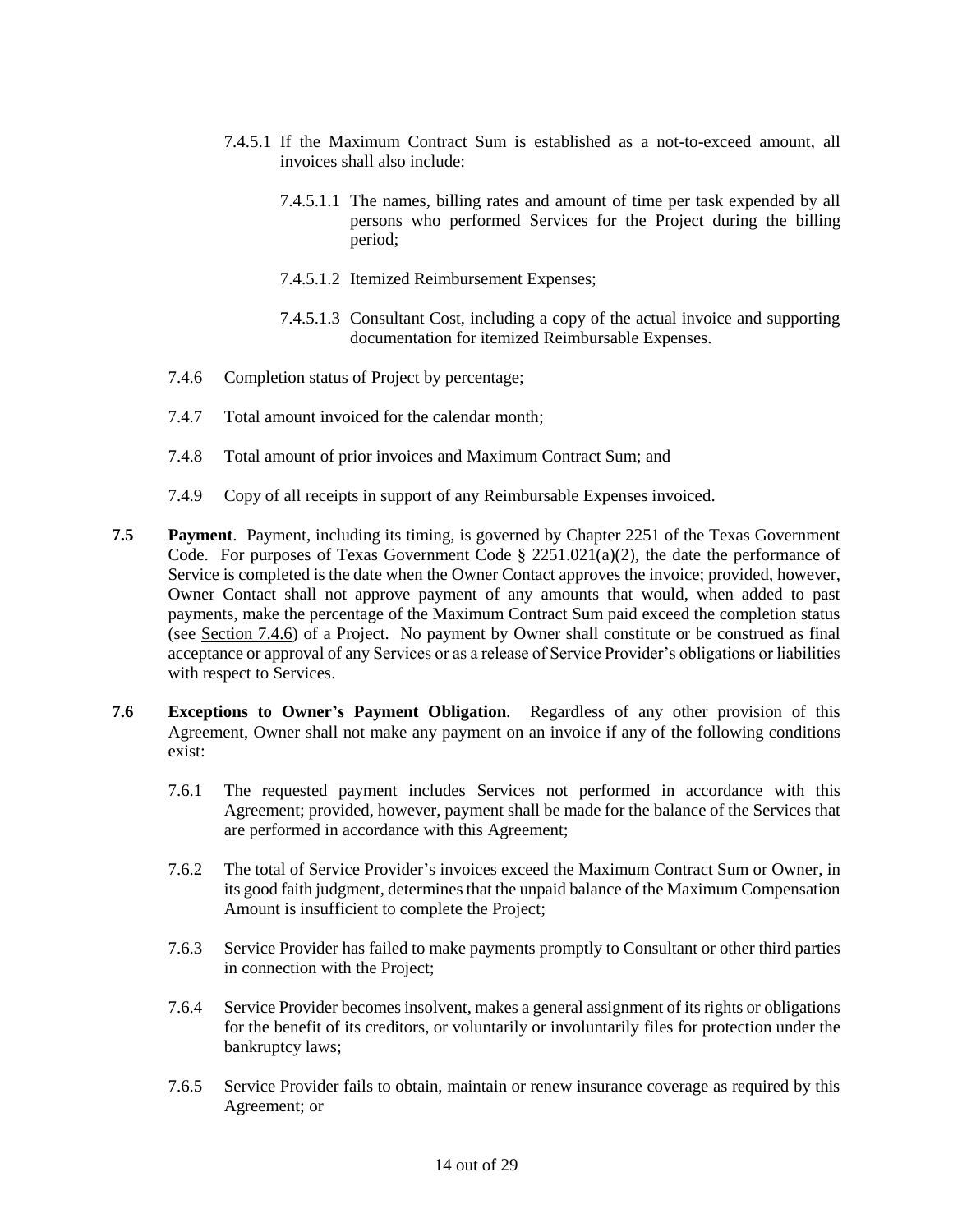- 7.6.6 Service Provider is otherwise in breach or default under any Project Agreement or this Agreement.
- <span id="page-14-0"></span>**7.7 Final Payment and Release**. The acceptance of final payment under a Project Agreement shall constitute a full and complete release of Owner from any and all claims, demands, and causes of action whatsoever that Service Provider or Service Provider's successors have or may have against Owner pursuant to the Project Agreement and this Agreement except those claims specifically identified in writing by Service Provider as unsettled at the time of the final request for payment.

#### **ARTICLE 8 – TERM; RENEWALS; TERMINATION**

#### <span id="page-14-2"></span><span id="page-14-1"></span>**8.1 Term**

- 8.1.1 The term of this Agreement will begin on the Effective Date and remain in effect for a period of [number] years ("*Initial Term*").
- 8.1.2 Owner will have the right to extend the Term for up to **[number]** additional **[number]**-year renewal terms (each a "*Renewal Term*") on written notice to Service Provider not less than 30 days prior to the expiration of the then-current Term. For purposes of this Section, Owner's Associate Vice Chancellor/Associate President of Facilities/Construction Management has the authority to send written notice effectuating an extension.
- 8.1.3 The Initial Term and any Renewal Terms may be referred to collectively herein the "*Term*."
- 8.1.4 No additional Project Agreements may be issued after expiration of this Agreement; however, for any Project Agreement issued prior to the expiration of this Agreement, Service Provider shall complete the work unless otherwise notified by Owner in writing.

#### <span id="page-14-3"></span>8.2 **Termination**

#### 8.2.2 Termination for Cause by Owner

- 8.2.2.1 If Service Provider defaults under this Agreement, Owner may either terminate this Agreement or allow Service Provider to cure the default as provided below. Owner's right to terminate this Agreement for Service Provider's default is cumulative of all rights and remedies which exist now or in the future. Default by Service Provider occurs if:
	- 8.2.2.1.1 Service Provider fails to perform any of its duties under this Agreement;
	- 8.2.2.1.2 Service Provider becomes insolvent;
	- 8.2.2.1.3 all or a substantial part of Service Provider's assets are assigned for the benefit of its creditors; or
	- 8.2.2.1.4 a receiver or trustee is appointed for Service Provider.
- 8.2.2.2 If a default occurs, Owner may, but is not obligated to, deliver a written notice to Service Provider describing the default and the termination date. Owner, at its sole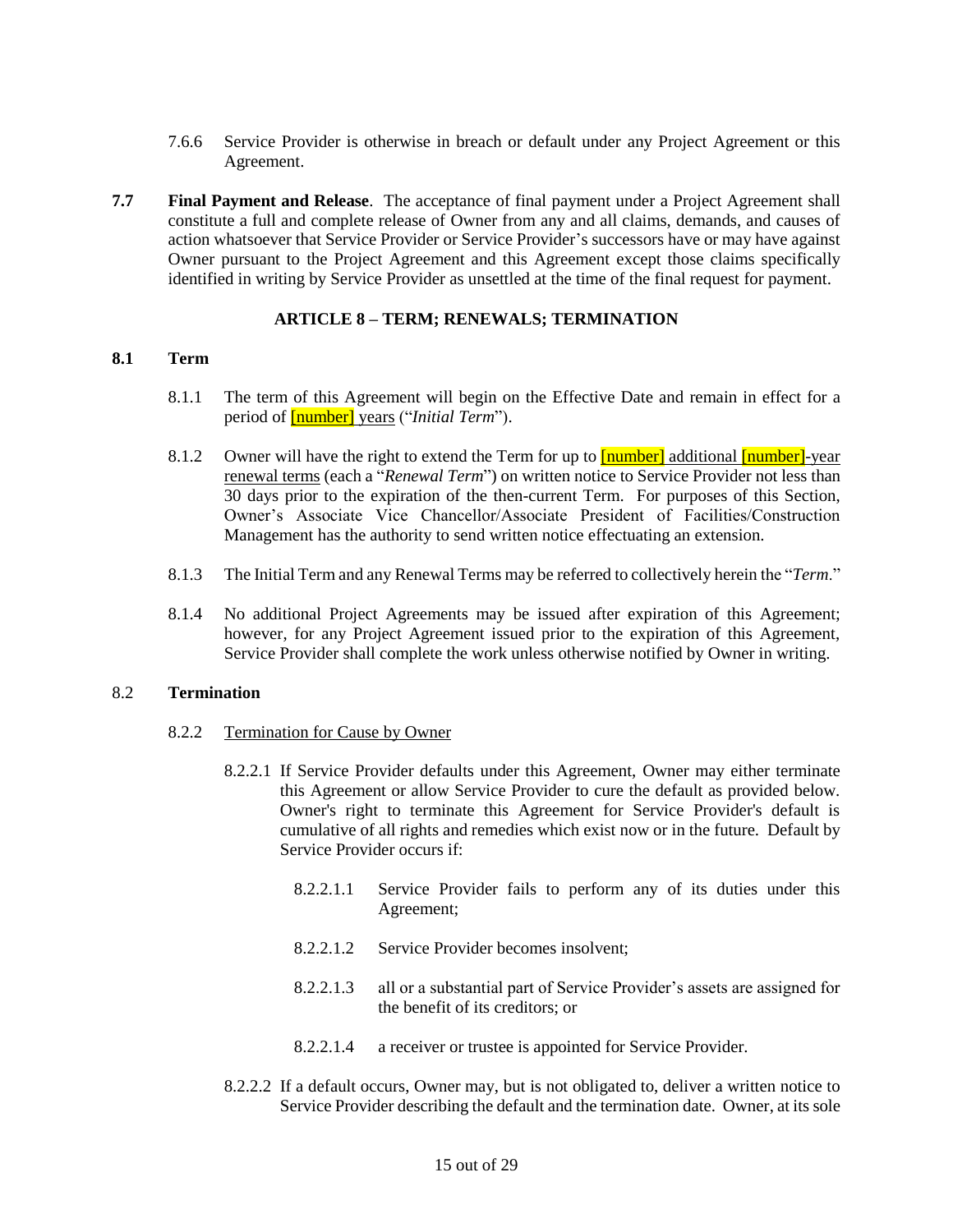option, may extend the termination date to a later date. If Owner allows Service Provider to cure the default and Service Provider does so to Owner's satisfaction before the termination date, then the termination is ineffective. If Service Provider does not cure the default before the termination date, then Owner may terminate this Agreement on the termination date, at no further obligation of Owner.

- 8.2.2.3 To effect final termination, Owner must notify Service Provider in writing. After receiving the notice, Service Provider shall, unless the notice directs otherwise, immediately discontinue all services under this Agreement, and promptly cancel all orders or subcontracts chargeable to this Agreement.
- 8.2.2.4 For purposes of this Section, Owner's Associate Vice Chancellor/Associate President of Facilities/Construction Management has the authority to send written notice effectuating termination.
- 8.2.3 Termination for Cause by Service Provider. Service Provider may terminate its performance under this Agreement only if Owner defaults and fails to cure the default after receiving written notice of it. Default by Owner occurs if Owner fails to perform one or more of its material duties under this Agreement. If a default occurs and Service Provider wishes to terminate the Agreement, then Service Provider must deliver a written notice to Owner describing the default and the proposed termination date. The date must be at least 30 days after Owner receives the notice. Service Provider, at its sole option, may extend the proposed termination date to a later date. If Owner cures the default before the proposed termination date, then the proposed termination is ineffective. If Owner does not cure the default before the proposed termination date, then Service Provider may terminate its performance under this Agreement on the termination date.
- 8.2.4 Termination for Convenience by Owner
	- 8.2.4.1 Owner may terminate this Agreement at any time by giving 30 days written notice to Service Provider. Owner's right to terminate this Agreement for convenience is cumulative of all rights and remedies which exist now or in the future.
	- 8.2.4.2 TERMINATION OF THIS AGREEMENT AND RECEIPT OF PAYMENT FOR SERVICES RENDERED ARE SERVICE PROVIDER'S ONLY REMEDIES FOR OWNER'S TERMINATION FOR CONVENIENCE, WHICH DOES NOT CONSTITUTE A DEFAULT OR BREACH OF THIS AGREEMENT. SERVICE PROVIDER WAIVES ANY CLAIM (OTHER THAN ITS CLAIM FOR PAYMENT AS SPECIFIED IN SECTION 7.2.5), IT MAY HAVE NOW OR IN THE FUTURE FOR FINANCIAL LOSSES OR OTHER DAMAGES RESULTING FROM OWNER'S TERMINATION FOR CONVENIENCE.
- 8.2.5 Payment upon Termination. Service Provider shall cease performing Services on the date (the "*Termination Date*") in its notice of termination to Owner subject to completion of outstanding projects in accordance with the notice of termination or of Service Provider's receipt of Owner's notice of termination, as applicable. As soon as practicable after the Termination Date, but in any event within 30 days thereafter, Service Provider shall deliver to Owner (a) all documents pertaining to a Project and/or the Services, and (b) its final invoice for Services through the Termination Date. In the event of termination, Owner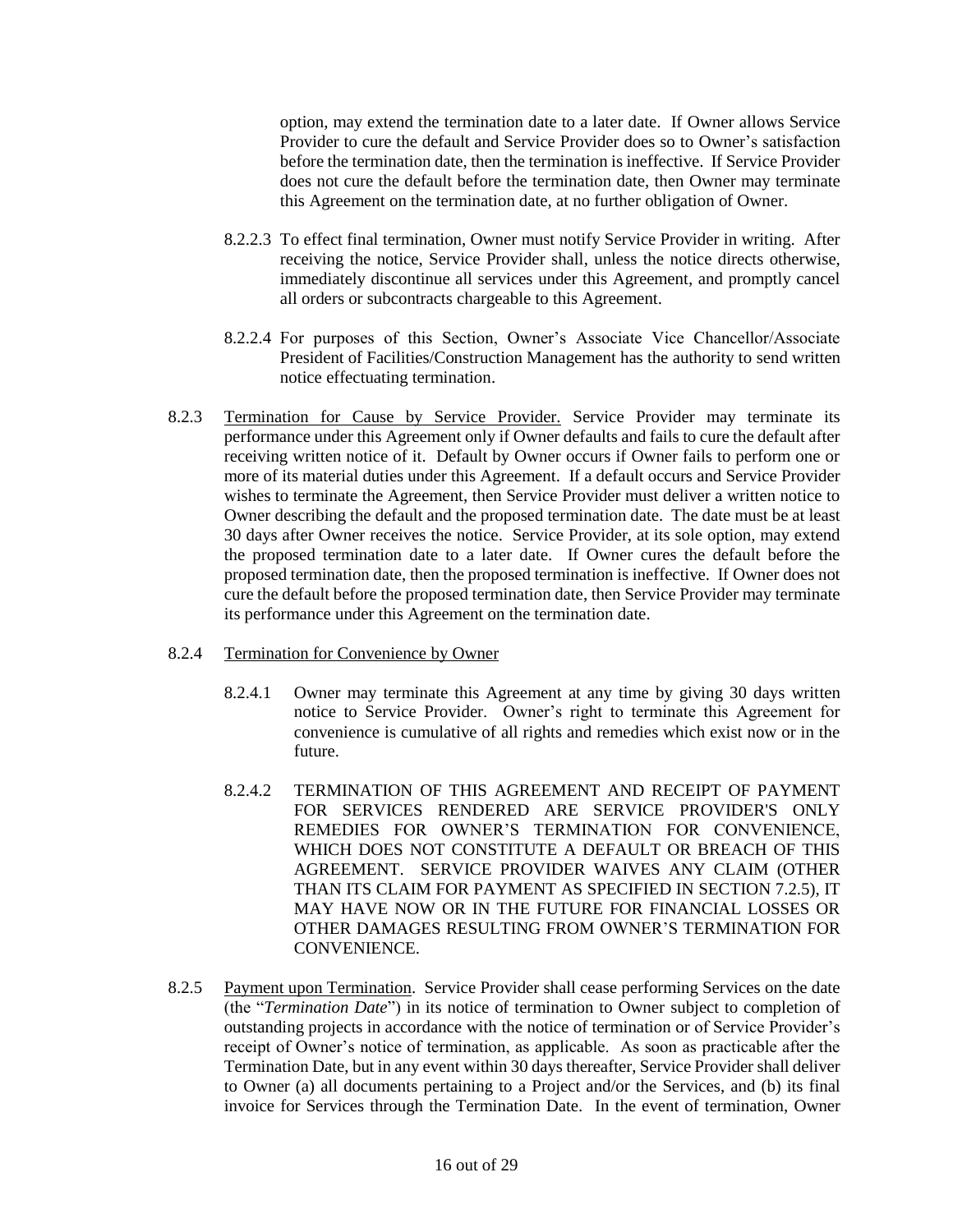shall pay to Service Provider, as full payment for all Services satisfactorily performed prior to the Termination Date together with approved Reimbursable Expenses then due (the "*Termination Payment*"), provided Service Provider delivers to Owner invoices, accounts, reports and other materials as required for payment along with all reports, documents, and other materials prepared by Service Provider in connection with all Project Agreements prior to termination. Owner shall offset against the Termination any and all damages, foreseen or unforeseen, and losses that are sustained by Owner as a result of any default or consequence of termination including, by way of example and not of limitation, additional costs to Owner to complete any incomplete Projects or to correct non-conforming Services.

# **ARTICLE 9 – DOCUMENTS AND CONFIDENTIALITY**

- <span id="page-16-1"></span><span id="page-16-0"></span>9.1 **Documents Provided by Owner**. Any and all documents provided by Owner to Service Provider for its use in connection with a Project, including (by way of example and not of limitation) drawings and specifications for construction projects, shall be and remain the sole property of Owner. Service Provider shall not use any documents provided by Owner except in connection with the Project for which they were provided.
	- 9.1.1 Service Provider shall take [(USE FOR SERVICE PROVIDERS THAT ARE **NOT** PROVIDING ARCHITECTURAL OR ENGINEERING SERVICES) all steps / [USE FOR SERVICE PROVIDERS THAT **ARE** PROVIDING ARCHITECTURAL OR ENGINEERING SERVICES) reasonable precautions] all steps to verify the accuracy and suitability of any nature in any drawings, specifications, plans, sketches, instructions, information, requirements, procedures, and other data supplied to Service Provider (by Owner or any other party) that Services Provider uses for a Project. Service Provider shall identify to Owner in writing any such documents or data which, Service Provider's professional opinion are unsuitable, improper, or inaccurate in connection with the purposes for which such document or data is furnished. Owner does not warrant for the accuracy or suitability of such documents or data as are furnished unless Service Provider advises Owner in writing that in Service Provider's opinion such document or data and any requests made therein for action are unsuitable, improper, or inaccurate and Owner confirms in writing that it wishes Service Provider to proceed in accordance with the documents or data as originally given.

#### <span id="page-16-2"></span>9.2 **Documents Prepared by Service Provider**

### [USE FOR SERVICE PROVIDERS THAT ARE **NOT** PROVIDING ARCHITECTURAL OR ENGINEERING SERVICES]

- 9.2.1 Service Provider conveys and assigns to Owner its entire interest and full ownership worldwide in and to any work, invention, and all documents, and the copyrights, patents, trademarks, trade secrets, and any other proprietary rights therein (collectively *"Proprietary Rights"*) that Service Provider, its agents, employees, contractors, and subcontractors (collectively *"Authors"*) develop, write, or produce under this Agreement (collectively *"Works"*).
- 9.2.2 The Authors shall not claim or exercise any Proprietary Rights related to the Works. If requested by the Director, Service Provider shall place a conspicuous notation on any Works which indicates that Owner owns the Proprietary Rights.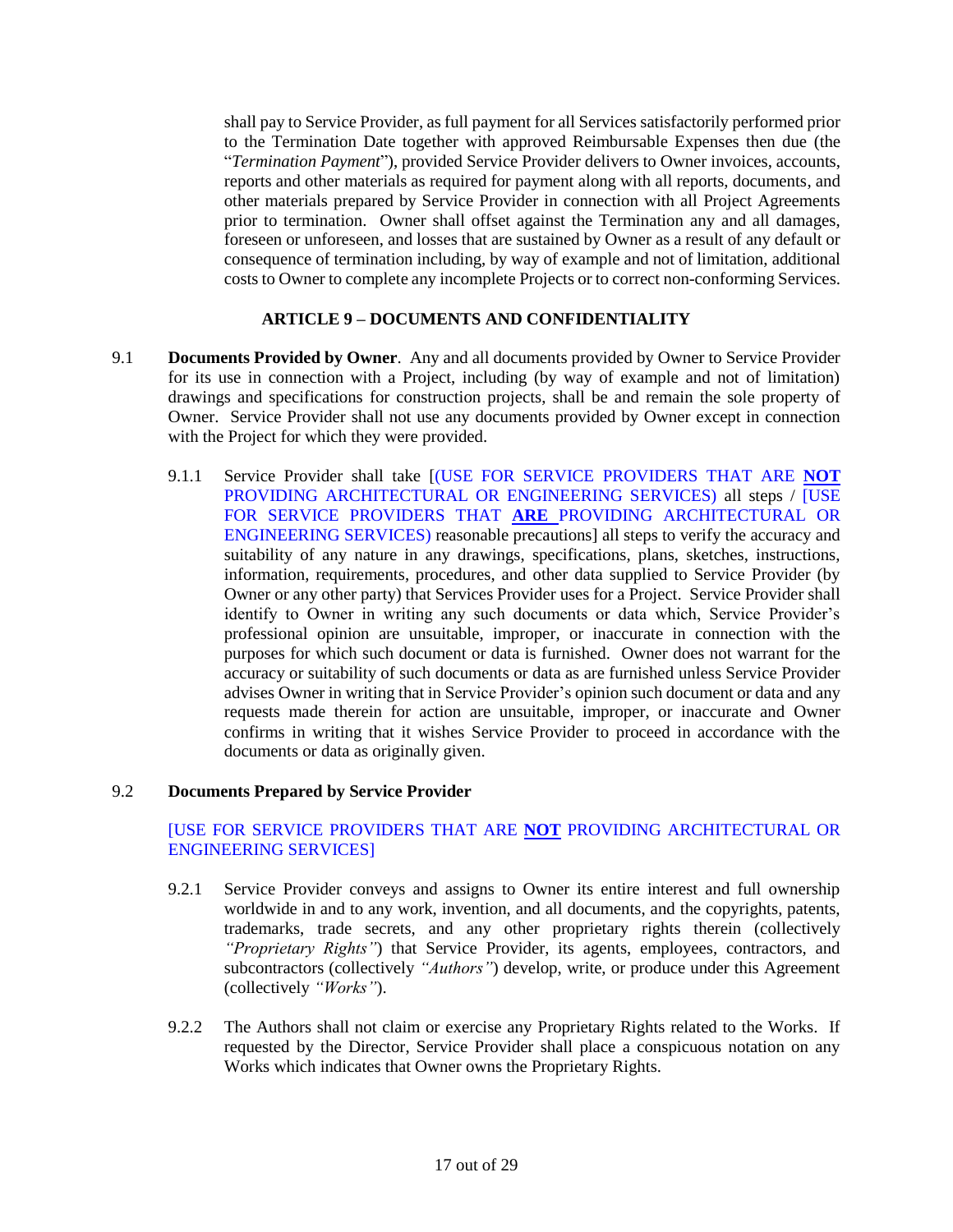- 9.2.3 Service Provider shall execute all documents required by Owner to further evidence this assignment and ownership. Service Provider shall cooperate with Owner in registering, creating, and enforcing Proprietary Rights arising under this Agreement. If Service Provider's assistance is requested and rendered under this Section, Owner shall reimburse Service Provider for all out-of-pocket expenses it incurs in rendering assistance, subject to the availability of funds. On termination of this Agreement, or if requested by Owner, Service Provider shall deliver all Works to Owner. Service Provider shall obtain written agreements from the Authors which bind them to the terms in this Section.
- 9.2.4 All Works developed, written, or produced under this Agreement on or after the Effective Date for use as a contribution to a collective work; a part of a motion picture or other audiovisual work; a translation; a supplementary work; a compilation; an instructional text; a test; answer material for a test; or an atlas, are "works made for hire."
- 9.2.5 Service Provider may retain copies of the Works for its archives. Service Provider shall not otherwise use, sell, license, or market the Works.

# [USE FOR SERVICE PROVIDERS THAT **ARE** PROVIDING ARCHITECTURAL OR ENGINEERING SERVICES]

- 9.2.6 All documents prepared by Service Provider (including any Consultant of Service Provider) are instruments of service and shall remain the property of Service Provider. Owner shall be permitted to retain copies including CAD and reproducible copies, of all documents prepared by Service Provider (including any Consultant of Service Provider) for information and reference in connection with a Project. Owner's shall have an irrevocable, fully paid-up perpetual license to use the documents, including the originals thereof, and the ideas and designs contained therein, for any purpose, regardless of whether Service Provider remains as Service Provider, has resigned, this Agreement has been terminated, Service Provider's scope of services has been modified, or Service Provider services have been completed. Service Provider shall not use any design documents provided by Service Provider in connection with a Project for any other work, whether for Owner or for another client, without Owner's prior written consent.
- 9.2.7 Submission or distribution to meet official regulatory requirements or for other purposes in connection with a Project is not be construed as publication in derogation of Service Provider's rights.
- 9.3 **Confidentiality**. Except as provided in Section 9.2 and in accordance with Chapter 552 of the Texas Government Code, Service Provider shall keep confidential, and shall require its employees, agents, subordinates, and Consultants to keep confidential all information disclosed by Owner or its consultants to Service Provider or developed by Service Provider or Service Provider's employees, agents, subordinates, or Consultants in the performance of services hereunder.

#### **ARTICLE 10 – RECORDS; AUDIT**

<span id="page-17-1"></span><span id="page-17-0"></span>10.1 **Audit Records**. Service Provider shall keep full and detailed records and accounts of all pertinent information related to this Agreement and any Project awarded under it in accordance with generally accepted accounting principles ("*GAAP*") and exercise such cost controls as may be necessary for proper financial management under this Agreement. The accounting and control systems must be satisfactory to Owner. Owner and its representatives (including but not limited to third-party auditing consultants, if any) will be afforded reasonable access, at reasonable times, to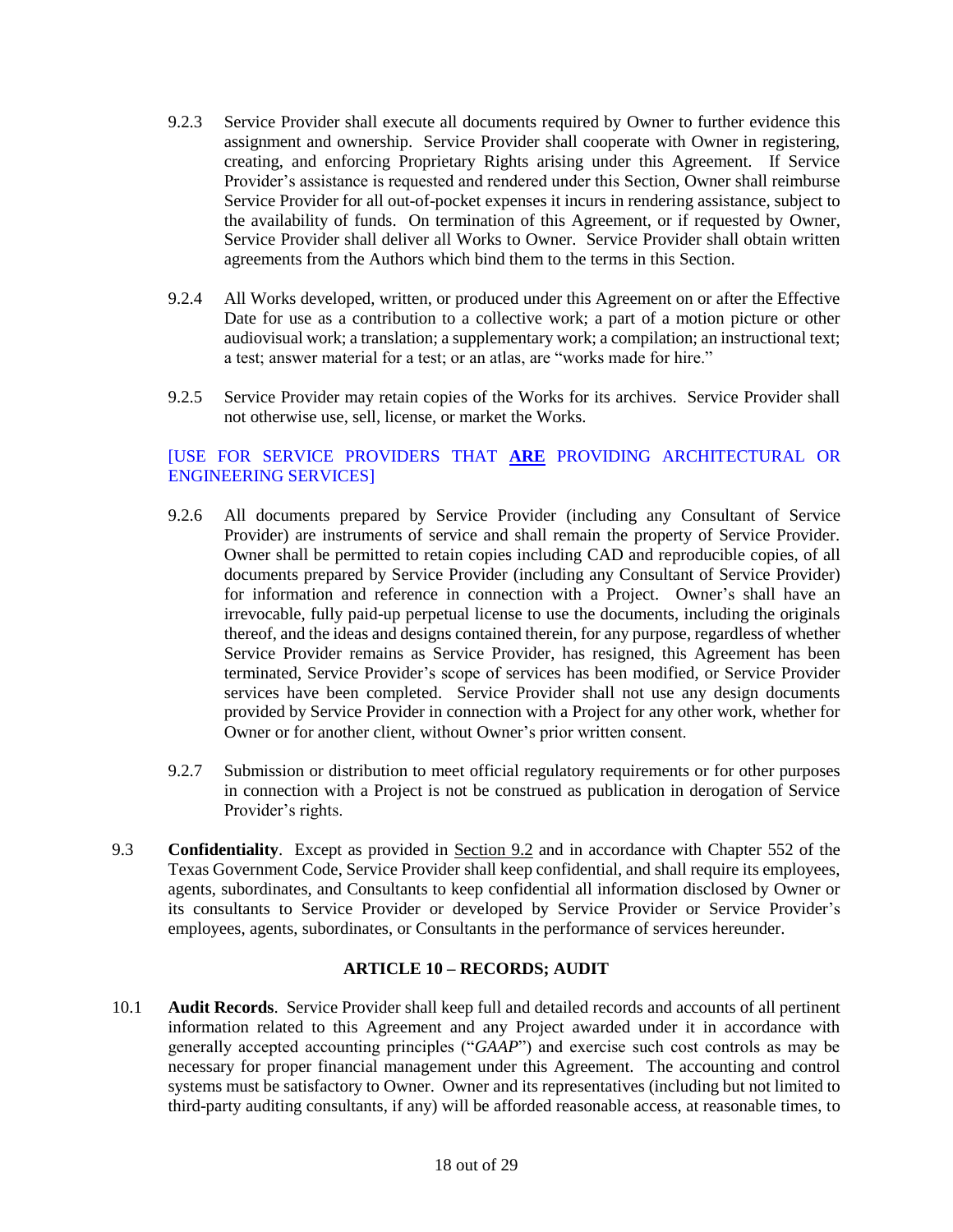all records establishing the actual cost of each Project awarded to Service Provider hereunder (collectively, "*Audit Records*"), including but not limited to: Service Provider's accounting records, time sheets, payroll burden calculations, Insurance Documents, bond cost documentation and other bond information (if applicable), invoices, bills, Reimbursable Expenses and expense reports, additional services reports, records, books, foreman's reports (for construction Projects), superintendent daily logs (for construction Projects), correspondence, instructions, Record Drawings (for construction Projects), receipts, subcontracts, purchase orders, vouchers, memoranda, written policies and procedures, subcontract files (including proposals of successful and unsuccessful bidders, bid recaps, etc., if applicable), original estimates, estimating work sheets correspondence, change order files (including documentation), general ledger entries detailing cash and trade discounts earned, insurance rebates and dividends, any other supporting evidence necessary to substantiate charges related to this Agreement (including all Projects awarded to Service Provider hereunder) and other records, drawings or data relating to the services rendered in accordance with this Agreement. Service Provider shall preserve Audit Records for a Project for a period of four years after final payment or abandonment of the Project, or for such longer period as may be required by Applicable Law or directed in writing by Owner.

- 10.1.1 "*Insurance Documents*" means and includes insurance policies, insurance contracts and third party insurer or insurance agent invoices for the specific coverages and insurance amounts required of Service Provider in this Agreement. If this Agreement permits Service Provider to obtain and maintain certain coverages under blanket policies, "Insurance Documents" additionally includes the method of allocation and all figures used to calculate the portion allocated to a Project. For example, if Service Provider maintains a blanket commercial automobile policy and this Agreement permits Service Provider to use that blanket coverage to satisfy its insurance obligations a Project, then Service Provider must provide (a) third party invoices for the total cost of the blanket coverage, (b) the total number of rolling stock covered under the blanket coverage, and (c) the total number of rolling stock items serving the Project at any one time. Likewise, if Service Provider maintains a blanket general liability policy and this Agreement permits Service Provider to use that blanket coverage to satisfy its insurance obligations for a Project, then Provider must provide (a) third party invoices for the total cost of the blanket coverage, (b) third party insurer's or insurance agent's statement for the basis for calculating the annual premium (whether labor costs, gross receipts, or other amount), (c) the amount, for each coverage year, of the basis used to calculate the premium, and (d) the amount the Project contributes to the basis. Although these examples address two specific types of insurance coverage, they are meant to illustrate the requirement of comprehensive and meaningful record-keeping and disclosure, and not to limit the requirement to these two specific types of insurance coverage.
- <span id="page-18-0"></span>10.2 **Inspection; Audit**. The Audit Records (hard copy, as well as computer readable data if it can be made available) will be opened to inspection and subject to audit and/or reproduction by Owner's agent or its authorized representative to the extent Owner deems necessary. Such audits may require inspection and copying from time to time and at reasonable times and places of any and all such information, materials and data as set forth above of every kind and character. Such records subject to audit will also include those records necessary to evaluate and verify direct costs (including overhead allocations) as they may apply to costs associated with this Agreement.
	- 10.2.1 Owner's agent or its authorized representative will have reasonable access at reasonable times to the Audit Records, Service Provider's facilities, and will be allowed to interview all current or former employees to discuss matters pertinent to the performance of this Agreement, may contact subcontractors or other vendors related to the Project, will have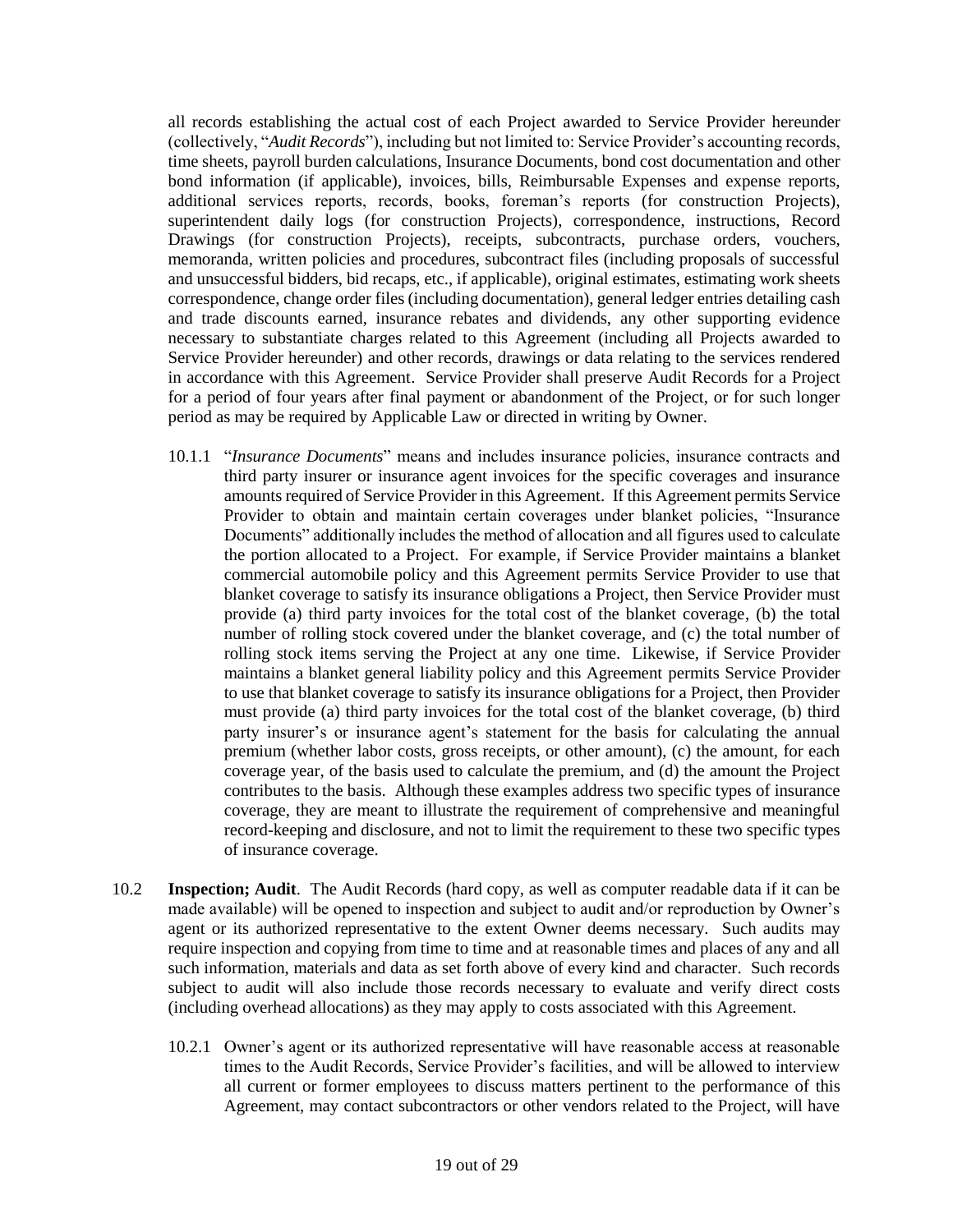access to all necessary records and be provided adequate and appropriate work space in order to conduct audits in compliance with this Section 10.2, and will be provided support by Service Provider's staff as reasonably required.

#### **ARTICLE 11 – INDEMNIFICATION**

#### <span id="page-19-1"></span><span id="page-19-0"></span>**11.1 BODILY INJURY AND PROPERTY DAMAGE**

[USE FOR SERVICE PROVIDERS THAT ARE **NOT** PROVIDING ARCHITECTURAL OR ENGINEERING SERVICES]

**11.1.1 SERVICE PROVIDER AGREES TO RELEASE, INDEMNIFY, PROTECT, AND HOLD HARMLESS OWNER AND ITS COMPONENT INSTITUTIONS, DIRECTORS, BOARD MEMBERS, REGENTS, TRUSTEES, OFFICERS, ADMINISTRATORS, AGENTS, EMPLOYEES, LICENSEES, SUCCESSORS AND ASSIGNS ("INDEMNITEES") FROM ANY CLAIMS, DAMAGES, LOSSES, LIABILITIES, LIENS, COSTS AND/OR EXPENSES, CONTROVERSIES, CAUSES OF ACTION, LAWSUITS, PROCEEDINGS, INJURIES, JUDGMENTS AND EXPENSES (INCLUDING MEDIATION, SETTLEMENT, ATTORNEY FEES, AND OTHER COSTS OR EXPENSES) (EACH, A "CLAIM") IF THE CLAIM: (A) IS RELATED TO BODILY INJURY, SICKNESS, DISEASE, DEATH OR LOSS OR DAMAGE TO REAL OR PERSONAL PROPERTY, INCLUDING ANY LOSS OF USE RESULTING THEREFROM (COLLECTIVELY, "DAMAGE"); AND (B) IS CAUSED IN WHOLE OR IN PART BY AN INDEMNIFYING PARTY'S: (I) NEGLIGENT ACT OR OMISSION; (II) REFUSAL OR FAILURE TO COMPLY WITH ANY OBLIGATION IN THIS AGREEMENT; OR (C) VIOLATION OF APPLICABLE LAW. "INDEMNIFYING PARTY" MEANS SERVICE PROVIDER AND/OR ITS CONSULTANT(S) OR ANY PARTY FOR WHOSE ACTS THEY MAY BE LIABLE.**

[USE FOR SERVICE PROVIDERS THAT **ARE** PROVIDING ARCHITECTURAL OR ENGINEERING SERVICES]

- **11.1.1 TO THE FULLEST EXTENT PERMITTED BY TEXAS GOVERNMENT CODE §2254.0031 AND TEXAS LOCAL GOVERNMENT CODE §271.904, SERVICE PROVIDER AGREES TO RELEASE, INDEMNIFY, PROTECT, DEFEND WITH COUNSEL APPROVED BY OWNER, AND HOLD HARMLESS INDEMNITEES FROM ANY CLAIMS, DAMAGES, LOSSES, LIABILITIES, LIENS, COSTS AND/OR EXPENSES, CONTROVERSIES, CAUSES OF ACTION, LAWSUITS, PROCEEDINGS, INJURIES, JUDGMENTS AND EXPENSES (INCLUDING MEDIATION, SETTLEMENT, ATTORNEY FEES, AND OTHER COSTS OR EXPENSES) (EACH, A "AE CLAIM") IF THE AE CLAIM IS CAUSED BY OR RESULTS FROM AN ACT OF NEGLIGENCE INTENTIONAL TORT, INTELLECTUAL PROPERTY INFRINGEMENT, OR FAILURE TO PAY A SUBCONTRACTOR OR SUPPLIER ("AE DAMAGE") COMMITTED BY SERVICE PROVIDER, IT'S AGENT, CONSULTANT UNDER CONTRACT, OR ANOTHER ENTITY OVER WHICH SERVICE PROVIDER EXERCISES CONTROL.**
- **11.1.2 NOTWITHSTANDING THE FOREGOING, SERVICE PROVIDER SHALL NOT BE OBLIGATED TO INDEMNIFY THE INDEMNIFIED PARTIES FROM OR**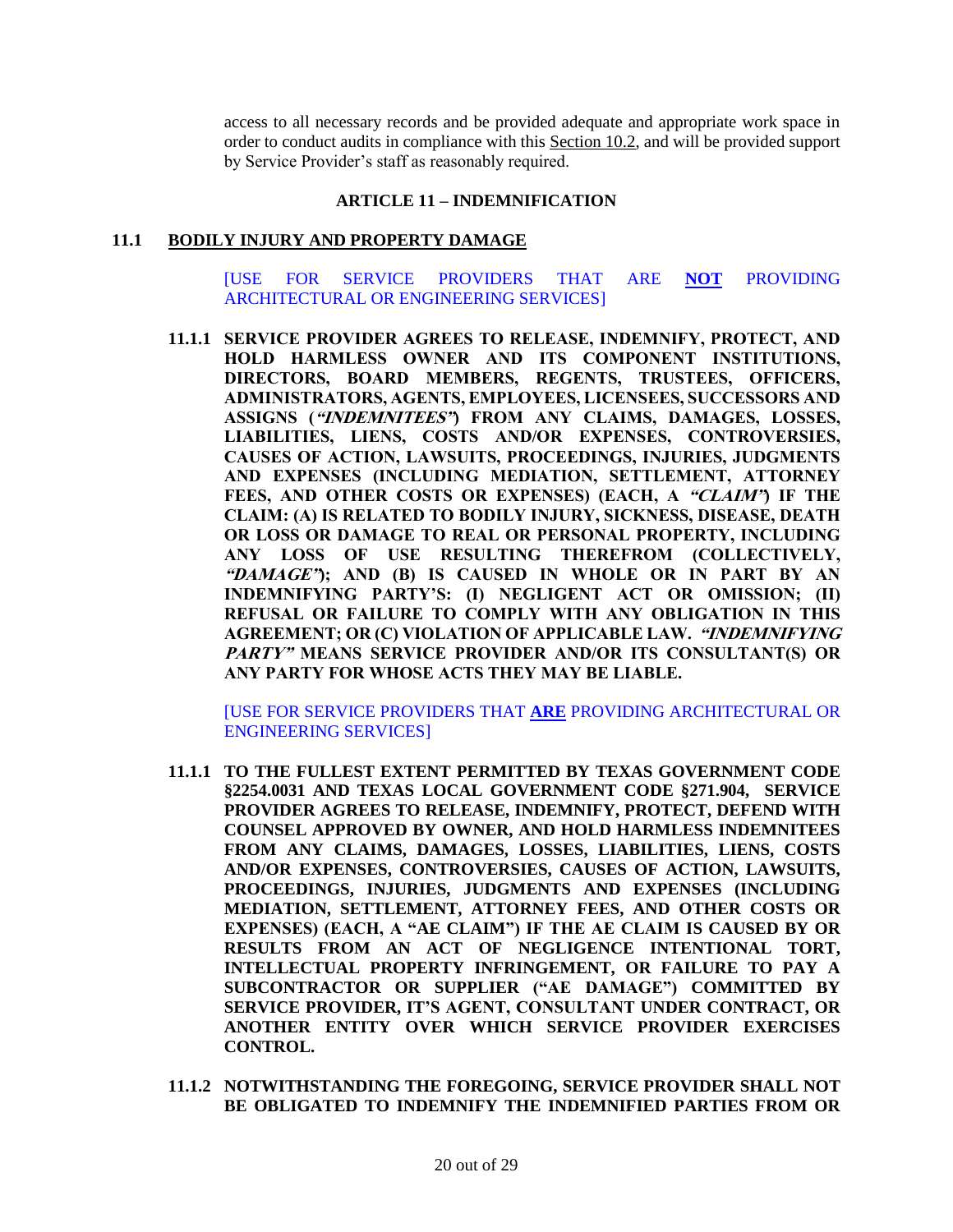**AGAINST AN AE CLAIM RESULTING FROM OWNER'S NEGLIGENCE WHEN SUCH NEGLIGENCE IS THE SOLE AND PROXIMATE CAUSE OF THE AE DAMAGE WHICH IS THE BASIS OF AE CLAIM. IN THE EVENT SERVICE PROVIDER AND OWNER ARE FOUND JOINTLY LIABLE BY A COURT OF COMPETENT JURISDICTION, LIABILITY FOR THE AE CLAIM WILL BE APPORTIONED COMPARATIVELY IN ACCORDANCE WITH THE LAWS OF THE STATE OF TEXAS, WITHOUT WAIVING ANY GOVERNMENTAL IMMUNITY AVAILABLE TO OWNER UNDER TEXAS LAW AND WITHOUT WAIVING ANY DEFENSES OF THE PARTIES UNDER TEXAS LAW.**

### <span id="page-20-0"></span>**11.2 INTELLECTUAL PROPERTY**

- **11.2.2 SERVICE PROVIDER SHALL PROTECT AND INDEMNIFY OWNER FROM AND AGAINST ALL AE CLAIMS ARISING FROM INFRINGEMENT OR ALLEGED INFRINGEMENT OF ANY PATENT, TRADEMARK OR COPYRIGHT EXISTING UNDER THE LAWS OF THE UNITED STATES OR THE STATE OF TEXAS, ARISING BY OR OUT OF ANY OF THE SERVICES OR THE USE BY SERVICE PROVIDER, OR BY OWNER AT THE DIRECTION OF SERVICE PROVIDER, OF ANY ARTICLE OR MATERIAL, PROVIDED THAT UPON BECOMING AWARE OF A SUIT OR THREAT OF SUIT FOR PATENT, TRADEMARK OR COPYRIGHT INFRINGEMENT, OWNER SHALL PROMPTLY NOTIFY SERVICE PROVIDER AND SERVICE PROVIDER SHALL BE GIVEN FULL OPPORTUNITY TO NEGOTIATE A SETTLEMENT. SERVICE PROVIDER DOES NOT WARRANT AGAINST INFRINGEMENT BY REASON OF OWNER'S OR ITS DESIGN CONSULTANTS' DESIGN OF ARTICLES OR THE USE THEREOF IN COMBINATION WITH OTHER MATERIALS OR IN THE OPERATION OF ANY PROCESS. IN THE EVENT OF LITIGATION, OWNER AGREES TO COOPERATE REASONABLY WITH SERVICE PROVIDER AND SHALL BE ENTITLED, IN CONNECTION WITH ANY SUCH LITIGATION, TO BE REPRESENTED BY COUNSEL AT OWNER EXPENSE.**
- <span id="page-20-1"></span>11.3 **Survival**. The indemnities contained herein shall survive the expiration or earlier termination of this Agreement.

#### **ARTICLE 12 – INSURANCE; RISK OF LOSS**

<span id="page-20-3"></span><span id="page-20-2"></span>12.1 **Coverages**. [REVIEW REQUIRED BY THE UNIVERSITY'S RISK MANAGEMENT DEPARTMENT AS COVERAGE REQUIREMENTS MAY VARY DEPENDING ON THE SCOPE OF SERVICES] Service Provider shall, at a minimum, maintain the following insurance coverage in the following amounts during the Term of this Agreement:

| TYPE OF COVERAGE                    | <b>LIMITS OF LIABILITY</b>       |
|-------------------------------------|----------------------------------|
| Worker's Compensation               | Statutory Limit - State of Texas |
| Employer's Liability                | \$1,000,000 per accident         |
|                                     | \$1,000,000 per employee         |
|                                     | \$1,000,000 policy limit         |
| <b>Commercial General Liability</b> | \$1,000,000 per occurrence       |
|                                     | \$2,000,000 aggregate            |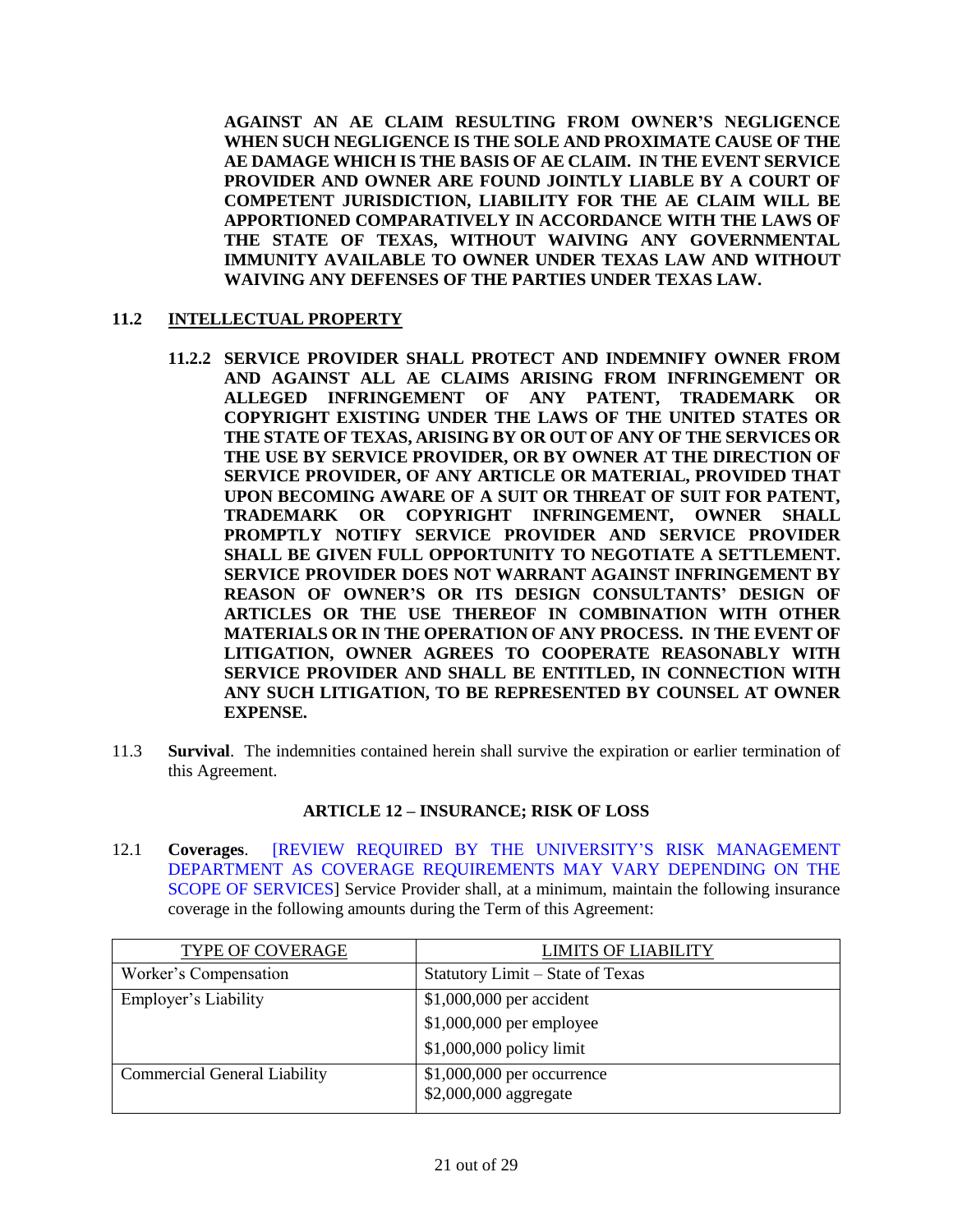| Coverage shall not contain any endorsement(s) excluding or limiting Products / Completed Operations, |                                                    |  |  |
|------------------------------------------------------------------------------------------------------|----------------------------------------------------|--|--|
| Contractual Liability, Action Over claims, or Cross Liability and shall include the following:       |                                                    |  |  |
| Comprehensive Form<br>$\bullet$                                                                      |                                                    |  |  |
| Premises / Operations<br>$\bullet$                                                                   |                                                    |  |  |
| Products / Completed Operations<br>$\bullet$                                                         |                                                    |  |  |
| Broad Form and Third Party Property Damage                                                           |                                                    |  |  |
| Personal Injury                                                                                      |                                                    |  |  |
| <b>Commercial Auto Liability</b>                                                                     | \$1,000,000 combined single limit                  |  |  |
| <b>[USE FOR SERVICE PROVIDERS THAT</b>                                                               | \$1,000,000 per occurrence; aggregate              |  |  |
| ARE NOT PROVIDING ARCHITECTURAL                                                                      |                                                    |  |  |
| OR ENGINEERING SERVICES]                                                                             |                                                    |  |  |
| Professional Liability                                                                               |                                                    |  |  |
| <b>[USE FOR SERVICE PROVIDERS THAT</b>                                                               | Category 1: $$1,000,000$ per occurrence; aggregate |  |  |
| ARE PROVIDING ARCHITECTURAL OR                                                                       |                                                    |  |  |
| <b>ENGINEERING SERVICES</b><br>Category 2: \$5,000,000 per occurrence; aggregate                     |                                                    |  |  |
| Professional Liability                                                                               |                                                    |  |  |
| Service Provider shall also require that the<br>Structural, Mechanical/Electrical/Plumbing (MEP),    |                                                    |  |  |
| Consultants<br>maintain<br>following                                                                 | and Civil Engineering:                             |  |  |
| professional liability insurance:                                                                    |                                                    |  |  |
|                                                                                                      | Category 1: $$1,000,00$ per occurrence; aggregate  |  |  |
|                                                                                                      |                                                    |  |  |
| Category 2: \$5,000,000 per occurrence; aggregate                                                    |                                                    |  |  |
|                                                                                                      |                                                    |  |  |
|                                                                                                      | Other Consultants: an amount acceptable to Owner.  |  |  |
|                                                                                                      |                                                    |  |  |
| Umbrella/Excess Liability                                                                            | \$1,000,000                                        |  |  |

#### <span id="page-21-0"></span>12.2 **Policy Requirements**

- 12.2.1 Each policy required in accordance with Section 12.1:
	- 12.2.1.1 must expressly be primary and non-contributory with respect to Owner's insurance or self-insured retention;
	- 12.2.1.2 must name Owner as an Additional Insured, excepting exception of Workers Compensation, Professional Liability and Employers Liability;
	- 12.2.1.3 must contain a complete waiver of subrogation against Owner by both Service Provider and its carrier;
	- 12.2.1.4 must be evidenced by a certificate of insurance be provided to Owner prior to the start of the Services and any change in, or replacement or termination of coverage must be reported 30 days prior to taking effect;
	- 12.2.1.5 must be issued by an insurer authorized to do business in the state of Texas and rated "A -," VII or better by AM Best Company; and
	- 12.2.1.6 must be furnished to Owner upon Owner's request.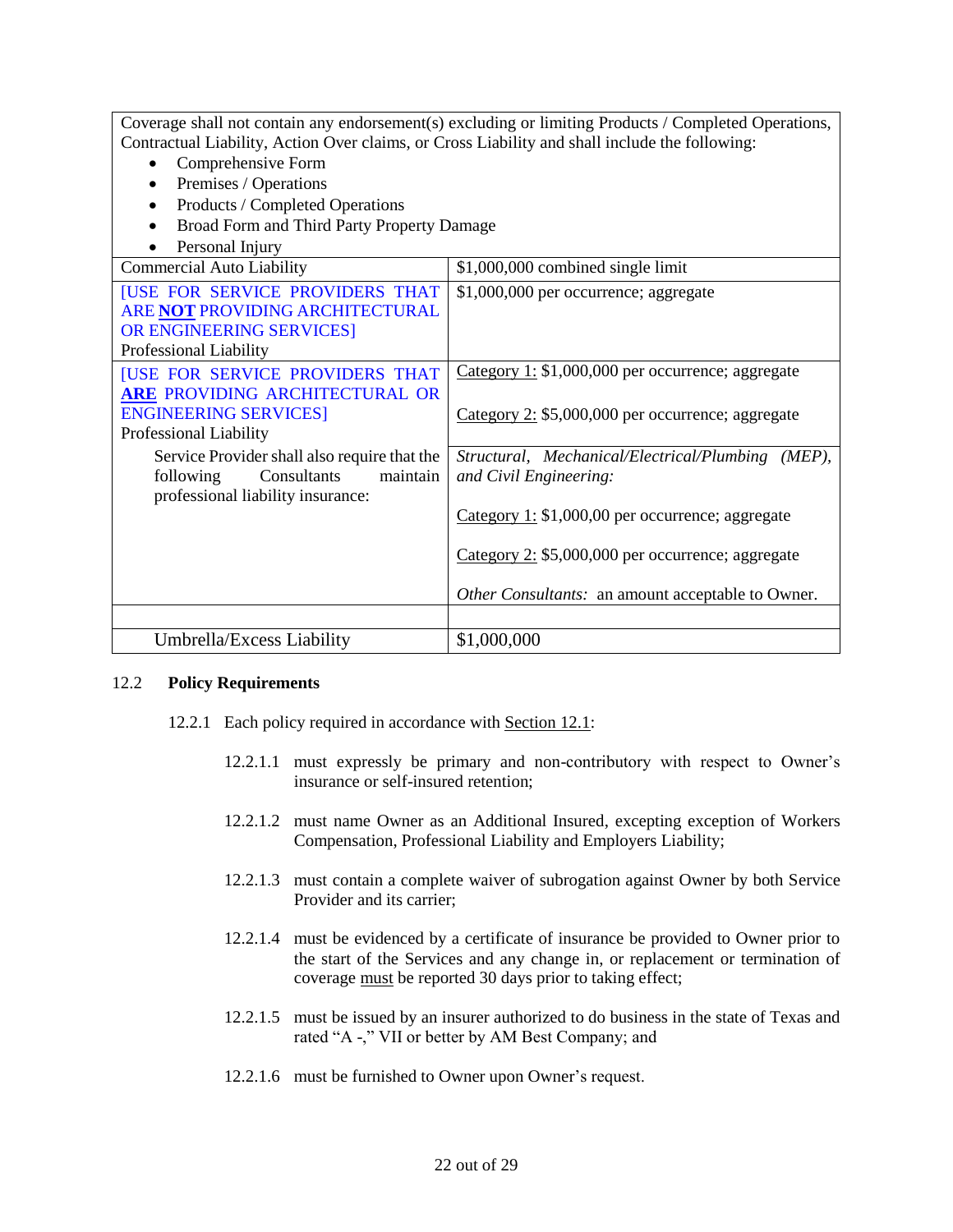- 12.2.2 The Commercial General Liability policy shall not, whether internally or by endorsement, exclude or limit Products/Completed Operations coverage, Contractual Liability, Action Over claims, or Cross Liability.
- 12.2.3 If the Professional Liability coverage is written on a "claims made" basis, Service Provider shall also provide proof of renewal each year for two years after substantial completion of each Project, or in the alternative: (a) evidence of extended reporting period coverage for a period of two years after substantial completion or (b) a project liability policy for each Project covered by this Agreement with a duration of two years after substantial completion.
- 12.2.4 Umbrella/Excess Liability Insurance will be excess over and applies in excess and follows form of the primary liability coverages required hereinabove at least as broad and applies in excess and follows form of the primary liability coverages required hereinabove. The policy shall have "drop down" coverage where underlying primary insurance coverage limits are insufficient or exhaustion of underlying aggregate limits.
- <span id="page-22-0"></span>12.3 **Deductibles and Retentions**. Service Provider shall bear the cost for all deductibles, retentions and actual losses not covered by insurance required under this Agreement.
- <span id="page-22-2"></span><span id="page-22-1"></span>12.4 **Apportionment of Risk**. Services shall be rendered at Service Provider's exclusive risk until Owner's Final Acceptance, and in case of any loss or damage thereto, in whole or in part, prior to such acceptance, however cause, such loss and/or damage shall be borne by Service Provider.

### **ARTICLE 13 – HISTORICALLY UNDERUTILIZED BUSINESSES**

- 13.1 Service Provider, as a material provision of the Agreement, must comply with the requirements of Owner's Historically Underutilized Businesses Policy and adhere to any HUB Subcontracting Plan (*"HSP"*) and/or Letter of Commitment submitted with Service Provider's Qualifications. No changes to the HUB Subcontracting Plan can be made by Service Provider without Owner's prior written approval accordance with Owner's Historically Underutilized Businesses Policy.
- 13.2 Service Provider shall make good faith efforts to award subcontracts in at least **\_\_\_%** of the value of this Agreement to Historically Underutilized Businesses. Owner's Historically Underutilized Businesses Policy does not require Service Provider to in fact meet or exceed this goal, but it does require Service Provider to objectively demonstrate that it has made good faith efforts to do so.
- 13.3 Service Provider shall maintain business records documenting compliance with the HSP and/or Letter of Commitment and shall submit a monthly Progress Assessment Report (*"PAR"*) through Owner's contract compliance system. The PAR is required as a condition for payment.
- 13.4 Service Provider shall report to Owner the identity and amount paid to each HUB and non-HUB subcontractor to whom Service Provider has awarded a subcontract under this Agreement.

# **ARTICLE 14 – STATE CONTRACTING REQUIREMENTS**

14.1 **Texas Public Information Act.** [REQUIRED IF ENTIRE VALUE OF CONTRACT IS **UNDER** \$1,000,000] Owner strictly adheres to all statues, court decisions, and opinions of the Texas Attorney General with respect to the disclosure of public information under Chapter 552 of the Texas Government, also referred to as the Texas Public Information Act. In accordance with Section 552.002 of the Texas Public Information Act and Section 2252.907 of the Texas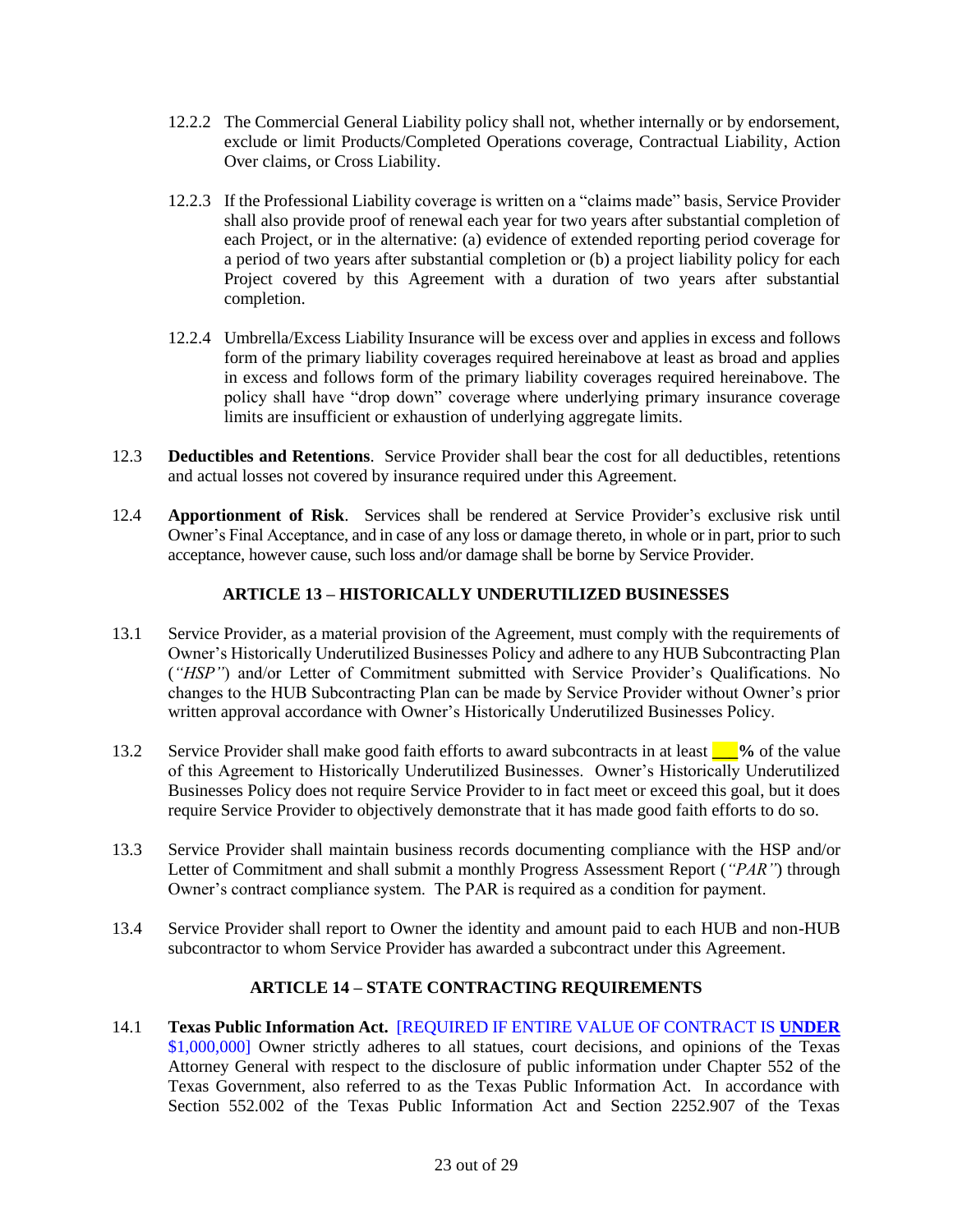Government Code, Service Provider make any information created or exchanged with Owner pursuant to this Agreement (and not otherwise exempt from disclosure from the Texas Public Information Act) available in a format reasonably requested by Owner that is accessible to the public.

- 14.1.1 [REQUIRED IF ENTIRE VALUE OF CONTRACT IS **OVER** \$1,000,000] Service Provider shall:
	- 14.1.1.1 preserve all "contracting information" (as defined in Section 552.003 of the Texas Government Code) related to the Agreement as provided by the records retention requirements applicable to Owner for the duration of the Agreement;
	- 14.1.1.2 provide to Owner any contracting information related to the Agreement that is in the custody or possession of Service Provider on request of Owner no later than 10 business days after receiving such request from Owner; and
	- 14.1.1.3 on completion of the Agreeement, either:
		- 14.1.1.3.1 provide at no cost to Owner all contracting information related to the Agreement that is in the custody or possession of Service Provider; or
		- 14.1.1.3.2 preserve the contracting information related to the Agreement as provided by the records retention requirements applicable to Owner.
- 14.1.2 Furthermore, Service Provider agrees that the requirements of Subchapter J, Chapter 552, Government Code, may apply to the Agreement and Service Provider agrees that the Agreement can be terminated if Service Provider knowingly or intentionally fails to comply with a requirement of that subchapter.
- 14.2 **Payment of Debt or Delinquency to the State.** Pursuant to Sections 2107.008 and 2252.093, *Texas Government Code*, Service Provider agrees that any payments owing to Service Provider under this Agreement may be applied directly toward any debt or delinquency that Service Provider owes the State of Texas or any agency of the State of Texas regardless of when it arises, until such debt or delinquency is paid in full.
- 14.3 **Ethics Matters.** Service Provider and its employees, agents, representatives and subcontractors have read and understand Owner's Conflicts of Interest Policy available at [http://www.uhsystem.edu/compliance-ethics/\\_docs/sam/02/2a9.pdf](http://www.uhsystem.edu/compliance-ethics/_docs/sam/02/2a9.pdf) State of Texas Standards of Conduct and Conflict of Interest Provisions available at [https://statutes.capitol.texas.gov/Docs/GV/pdf/GV.572.pdf,](http://www.utexas.edu/administration/oic/cts/cw100e/CEGOnline.pdf) and applicable state ethics laws and rules available Neither Service Provider nor its employees, agents, representatives or subcontractors will assist or cause Owner's employees to violate Owner's Conflicts of Interest Policy, provisions described by State of Texas Standards of Conduct and Conflict of Interest Provisions, or applicable state ethics laws or rules.
- 14.4 **Disclosure of Interested Parties.** If the value of this agreement exceeds \$1,000,000, Service Provider certifies that it has complied with Section 2252.908 of the Texas Government Code and Part 1 Texas Administrative Code Sections 46.1 through 46.3 as implemented by the Texas Ethics Commission (*"TEC"*), if applicable, and has provided Owner with a fully executed TEC Form 1295, certified by the TEC and signed and notarized by Service Provider.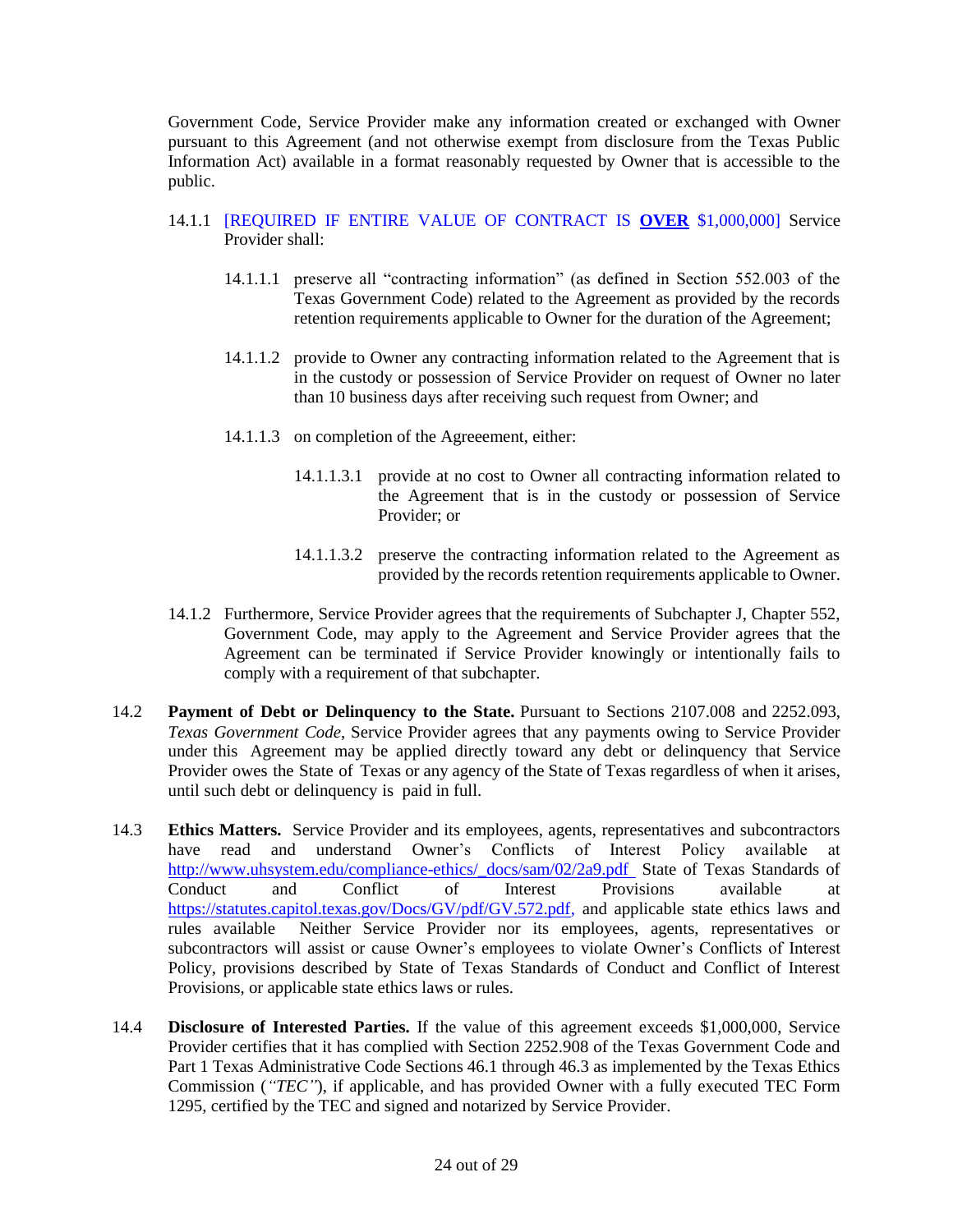14.5 **Registration of Sex Offenders.** Service Provider shall require any individual on Owner's property in satisfaction of Service Provider's obligations under this Agreement to register with the University of Houston's Department of Public Safety within seven days of beginning work on Owner's property in accordance with Section 62.153, *Texas Code of Criminal Procedure* , if such individual (a) is required to register as sex offenders with local law enforcement authorities in accordance with Chapter 62 of the *Texas Code of Criminal Procedure*, and (b) will be on Owner's property for 14 or more consecutive days or for more than 30 days in any calendar year.

#### 14.6 **Certifications**

- 14.6.1 *Family Code Child Support Certification.* Pursuant to Section 231.006, *Texas Family Code*, Service Provider certifies that it is not ineligible to receive the award of or payments under this Agreement and acknowledges that this Agreement may be terminated and payment may be withheld if this certification is inaccurate.
- 14.6.2 *Franchise Tax Certification.* If Service Provider is a corporate or limited liability company, Service Provider certifies that it is not currently delinquent in the payment of any Franchise Taxes due under Chapter 171 of the *Texas Tax Code*, or that it is exempt from the payment of such taxes, or that the corporation or limited liability company is an out-of-state corporation or limited liability company that is not subject to the Texas Franchise Tax, whichever is applicable.
- 14.6.3 *Eligibility Certification.* Pursuant to Section 2155.004, *Texas Government Code*, Service Provider certifies that the individual or business entity named in this Agreement is not ineligible to receive the award of or payments under this Agreement and acknowledges that this Agreement may be terminated and payment withheld if this certification is inaccurate.
- 14.6.4 *Service Provider Certification regarding Business with Certain Countries and Organizations.* Pursuant to Subchapter F, Chapter 2252, *Texas Government Code*, Service Provider certifies Service Provider is not engaged in business with Iran, Sudan, or a foreign terrorist organization. Service Provider acknowledges this Agreement may be terminated and payment withheld if this certification is inaccurate.
- 14.6.5 [THIS PROVISION DOES NOT APPLY TO: (1) CONTRACTS BELOW \$100,000; (2) CONTRACTS WITH A SOLE-SOURCE PROVIDER; AND (3) CONTRACTS WITH A NON-PROFIT ENTITY, SOLE PROPRIETORSHIP, OR A FOR-PROFIT ENTITY THAT HAS LESS THAN 10 FULL TIME EMPLOYEES.] *Service Provider Certification regarding Boycotting Israel.* To the extent required by Chapter 2270, *Texas Government Code*, Service Provider certifies that (a) it does not currently boycott Israel; and (b) it will not boycott Israel during the Term of this Agreement. Service Provider acknowledges this Agreement may be terminated and payment withheld if this certification is inaccurate.
- 14.6.6 [THIS PROVISION DOES NOT APPLY TO: (1) CONTRACTS BELOW \$100,000; (2) CONTRACTS WITH A SOLE-SOURCE PROVIDER; AND (3) CONTRACTS WITH A NON-PROFIT ENTITY, SOLE PROPRIETORSHIP, OR A FOR-PROFIT ENTITY THAT HAS LESS THAN 10 FULL TIME EMPLOYEES.] *Service Provider Certification regarding Boycotting Energy Companies.* Pursuant to Chapter 809, *Texas Government Code*, Service Provider verifies (a) it does not boycott energy companies and (b) it will not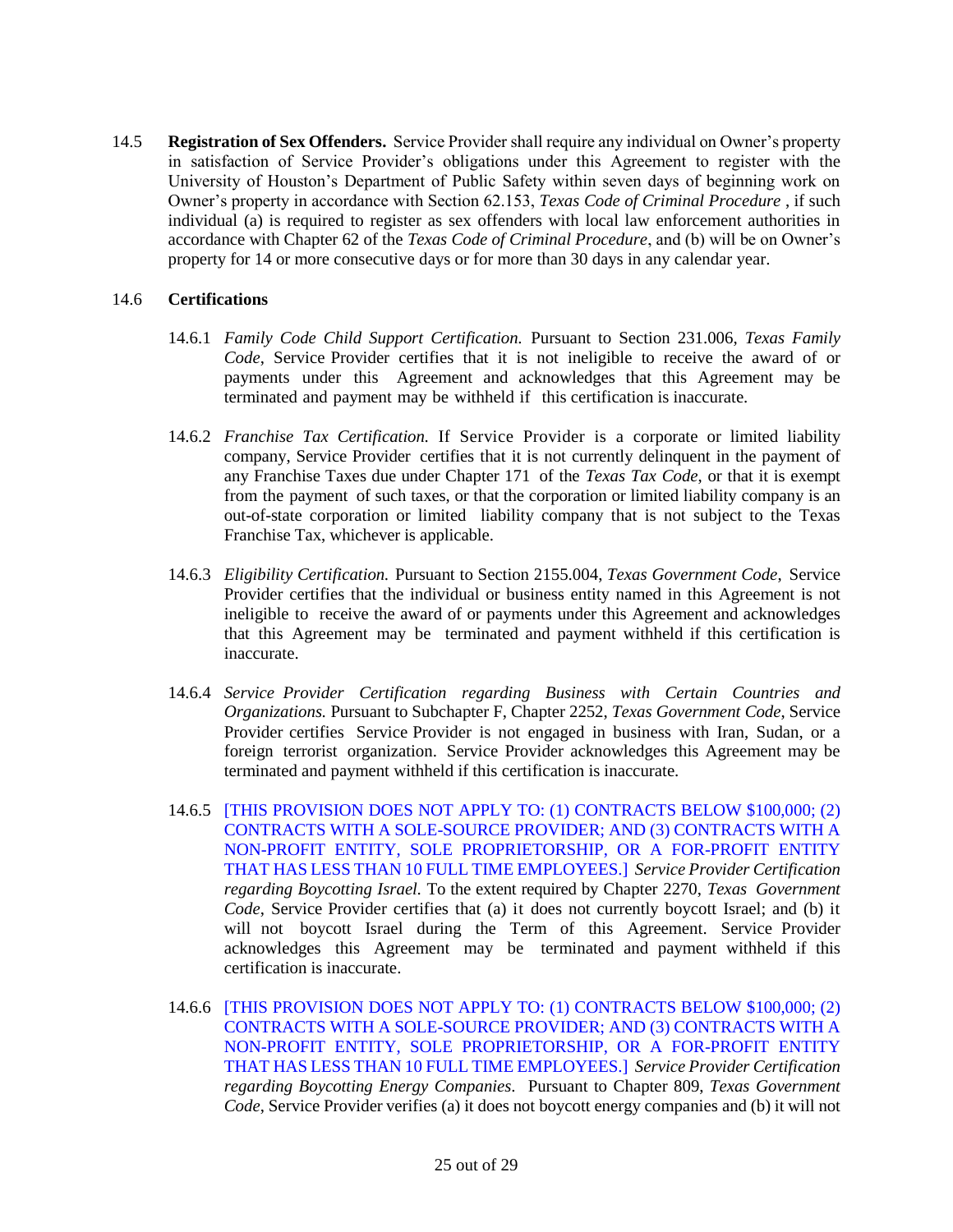boycott energy during the term of this Agreement. Service Provider acknowledges this Agreement may be terminated and payment withheld if this verification is inaccurate.

- 14.6.7 [THIS PROVISION DOES NOT APPLY TO: (1) CONTRACTS BELOW \$100,000; (2) CONTRACTS WITH A SOLE-SOURCE PROVIDER; AND (3) CONTRACTS WITH A NON-PROFIT ENTITY, SOLE PROPRIETORSHIP, OR A FOR-PROFIT ENTITY THAT HAS LESS THAN 10 FULL TIME EMPLOYEES.] *Service Provider Certification regarding Discrimination against Firearm Entities or Trade Associations.* Pursuant to Chapter 2274, Texas Government Code, Service Provider verifies (a) it does not have a practice, policy, guidance, or directive that discriminates against a firearm entity or firearm trade association and (b) it will not discriminate during the term of this Agreement against a firearm entity or firearm trade association. Service Provider acknowledges this Agreement may be terminated and payment withheld if this verification is inaccurate.
- 14.6.8 *Financial Interest.* Service Provider certifiesthat no member of Owner's Board of Regents, or executive officers, including component institutions, has a financial interest, directly or indirectly, in the transaction that is the subject of this Agreement.

# **ARTICLE 15 – MISCELLANEOUS PROVISIONS**

- <span id="page-25-0"></span>15.1 **Limitation of Liability**. Except for the obligation of Owner to pay Service Provider in accordance with Section 7 above, Owner shall have no liability to Service Provider or to anyone claiming through or under Service Provider by reason of the execution or performance of this Agreement. Interest on any award against Owner in an adjudication for breach of an express provision of this Agreement shall accrue at the Prime Rate not to exceed 10% per annum. "*Prime Rate*" means the per annum interest rate publicly announced by a federally insured bank in the state of Texas selected by Owner as such bank's prime or base rate. Notwithstanding any obligation or liability of Owner to Service Provider, no present or future partner or affiliate of Owner or any agent, officer, director, employee, or regent of Owner or of the components comprising of the University of Houston System, or anyone claiming under Owner has or shall have any personal liability to Service Provider or to anyone claiming through or under Service Provider by reason of the execution or performance of this Agreement.
- <span id="page-25-1"></span>15.2 **Relationship of the Parties**. Service Provider is an independent contractor and not an agent or employee of Owner. Nothing in this Agreement shall be construed to create a joint venture, partnership, association, or like relationship between the parties.

# <span id="page-25-2"></span>15.3 **No Waiver**

- 15.3.1 No failure or delay of a party in the exercise of any right given to such party hereunder or by Applicable Law shall constitute a waiver thereof, nor shall any single or partial exercise of any such right preclude other further exercise thereof or of any other right. The waiver by a party of any breach of any provision hereof shall not be deemed to be a waiver of any subsequent breach thereof or of any breach of any other provision hereof.
- 15.3.2 No acceptance or approval of documents submitted or services rendered by Service Provider shall be deemed to release Service Provider from its obligations to Owner and responsibilities under Applicable Law, or to waive Owner's remedies for Service Provider's breach, failure or violation of such obligations and responsibilities.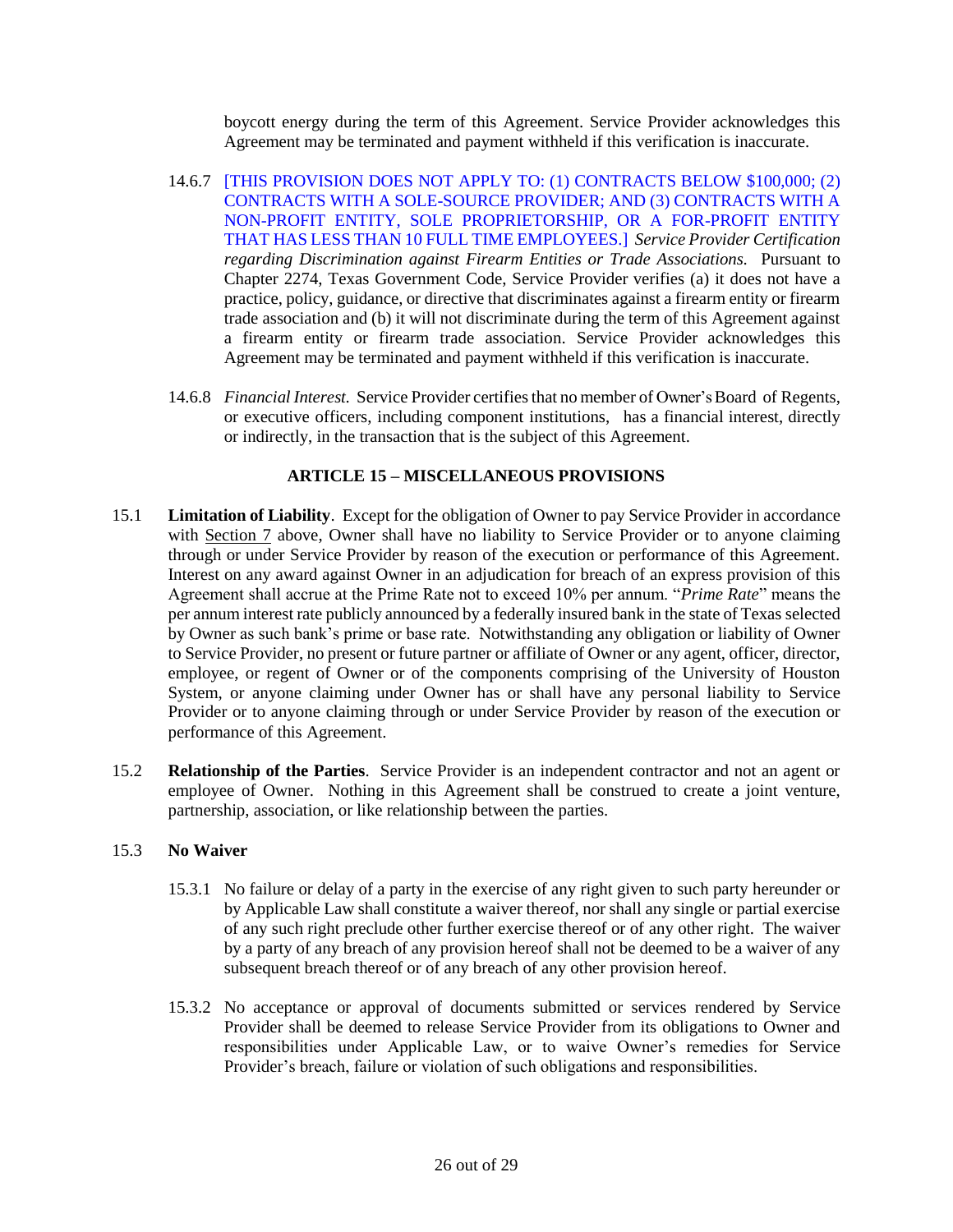- <span id="page-26-0"></span>15.4 **Governing Law; Venue**. This Agreement shall be construed in accordance with the laws of the State of Texas. Should litigation arise concerning all or any part of this Agreement, venue shall lie in Harris County, Texas.
- <span id="page-26-1"></span>15.5 **Severability**. If any provision of this Agreement is for any reason held invalid or unenforceable in any respect, such invalidity or unenforceability shall not affect any other provision of this Agreement and this Agreement will be construed as if such invalid or unenforceable provision had not been included herein.
- <span id="page-26-2"></span>15.6 **Entire Agreement; No Third Party Beneficiaries**. This Agreement represents the entire and integrated Agreement between Owner and Service Provider with respect to the Project. This Agreement supersedes all prior negotiations, representations or Agreements, either written or oral with respect to the Project. Nothing in this Agreement shall create a contractual relationship with or a cause of action in favor of a third party against Owner. It is agreed by Owner and Service Provider that this Agreement is intended for the benefit of Owner and Service Provider only and not for the benefit of consultants (including Consultants), engineers, contractors, subcontractors, including suppliers or any of their employees or agents, or any other person, whether retained by or claiming under Owner or Service Provider.
- <span id="page-26-3"></span>15.7 **Amendments**. This Agreement may not be changed, altered, or amended in any way except in writing signed by a duly authorized representative of each party.
- 15.8 **Breach of Contract Claims**. To the extent that it is applicable, the dispute resolution process provided for in Chapter 2260 of the Texas Government Code shall be used by Service Provider to resolve any claim for breach of contract made by Service Provider that is not resolved in the ordinary course of business between Service Provider and Owner and as set forth above.
- <span id="page-26-4"></span>15.9 **Captions**. The captions of paragraphs in this Agreement are for convenience only and will not be considered or referred to in resolving questions of interpretation or construction.
- <span id="page-26-5"></span>15.10 **Notices.** Any notice required or permitted to be given under this Agreement must be in writing and may be served by depositing same with the United States Postal Service, addressed to the party to be notified, postage prepaid and in registered or certified form, with return receipt requested; by hand delivery by reputable courier for hand delivery; or by deposit with Federal Express or other reputable overnight courier for overnight delivery. Notice given as required herein will be effective on the date actually received at the address to which such notice was sent, or if delivery is refused or not accepted, such notice shall be effective on the date of such refusal or failure to accept delivery. For purposes of notice, the addresses of the parties are set forth in Section 1.1 or to such other address or facsimile number that the parties may designate in writing.
- <span id="page-26-6"></span>15.11 **Successors and Assigns.** Service Provider binds itself, its partners, successors, assigns and legal representatives to Owner and to the successors, assigns and legal representatives of Owner with respect to all provisions of this Agreement. Service Provider shall not assign, sublet or transfer its interests in this Agreement without the prior written consent of Owner.
- <span id="page-26-7"></span>15.12 [REQUIRED IF SERVICE PROVIDER IS AN INDIVIDUAL] **Death or Incapacity**. If Service Provider transacts business as an individual, his death or incapacity shall automatically terminate this Agreement as of the date of such event, and neither he nor his estate shall have any further right to perform hereunder, and Owner shall pay him or his estate the compensation payable for any Services satisfactorily rendered prior to such termination not heretofore paid, reduced by the amount of additional cost which will be incurred by Owner by reason of such termination.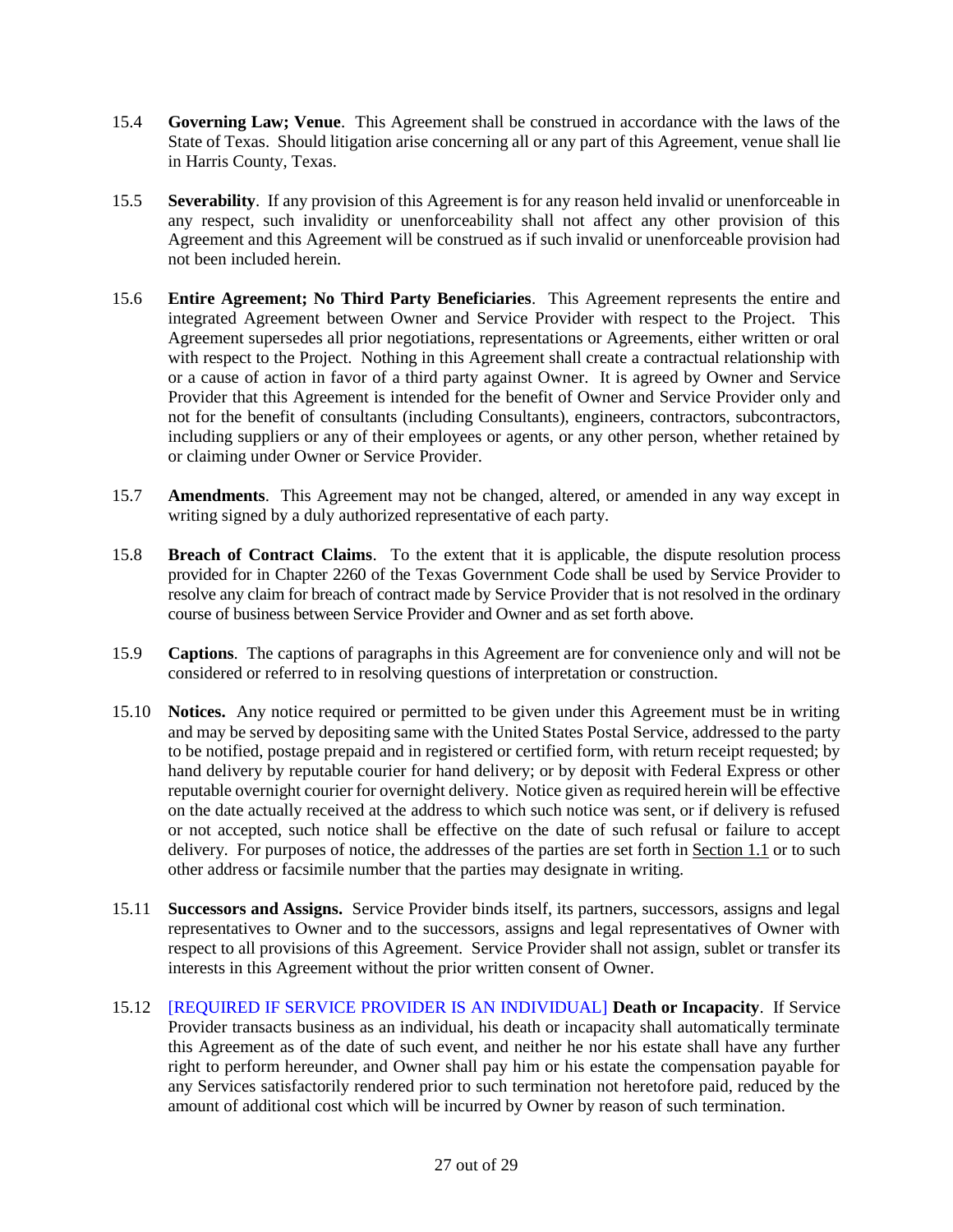15.13 **Electronic Signatures**. Each party agrees that this Agreement and any other documents to be delivered in connection herewith may be electronically signed, and that any electronic signatures appearing on this Agreement or such other documents are the same as handwritten signatures for the purposes of validity, enforceability, and admissibility. *"Electronic Signature"* means any electronic sound, symbol, or process attached to or logically associated with a record and executed and adopted by a party with the intent to sign such record, including facsimile or email electronic signatures, pursuant to the Texas Uniform Electronic Transactions Act (Tex. Bus. & Com. Code Ann. § 322.001 et seq.) as amended from time to time.

#### **[SIGNATURE PAGE FOLLOWS]**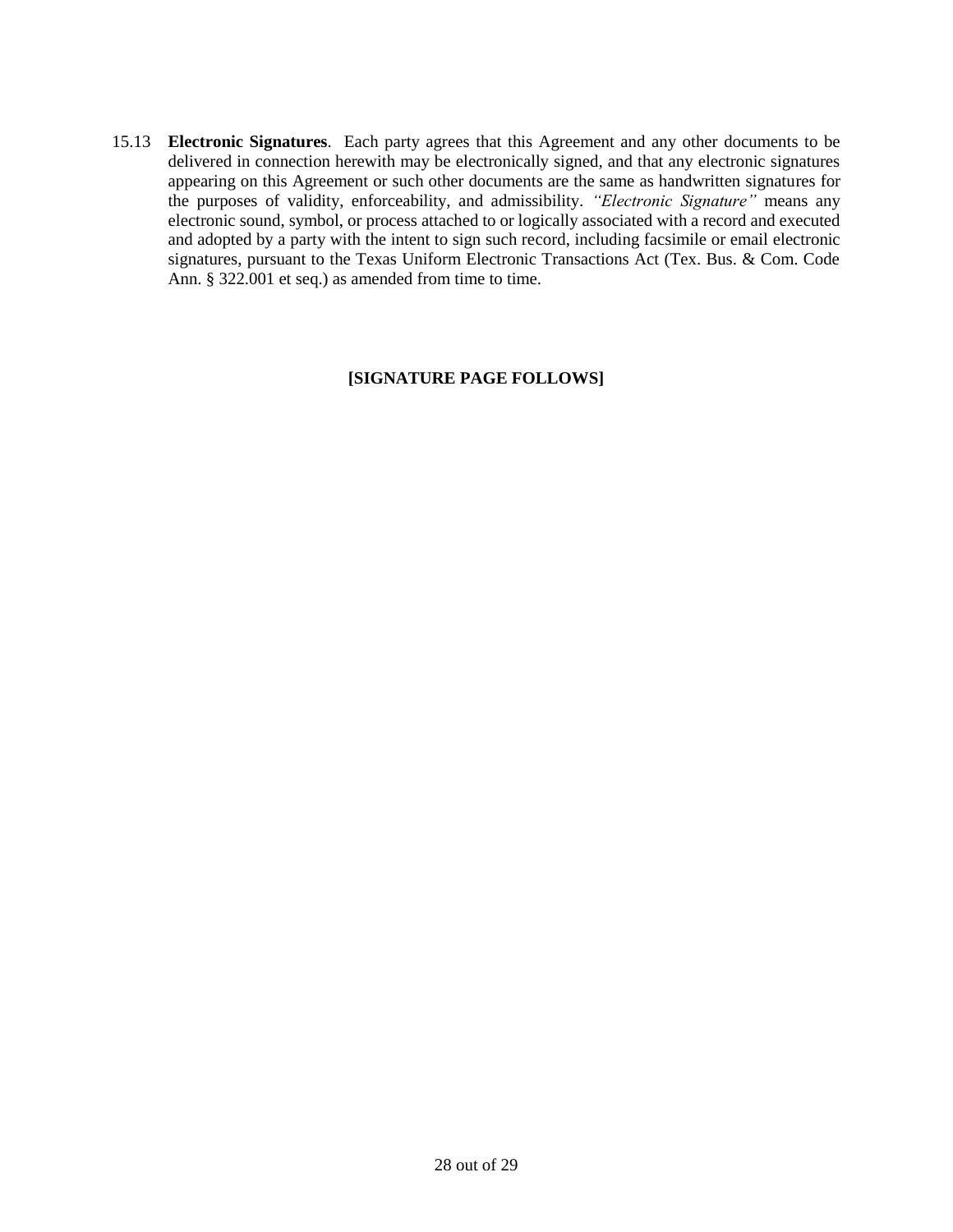**IN WITNESS WHEREOF,** Owner and Service Provider have executed this Agreement on the dates set forth below.

### **SERVICE PROVIDER: OWNER:**

# **[LEGAL NAME OF SERVICE PROVIDER] UNIVERSITY OF HOUSTON SYSTEM**

| By:            | [Name]<br>[Title] | By:   | [Name]<br>[Title]           |
|----------------|-------------------|-------|-----------------------------|
| Date:          |                   | Date: |                             |
|                |                   |       |                             |
| <b>ATTEST:</b> |                   |       | <b>APPROVED AS TO FORM:</b> |
| By:            |                   | By:   |                             |
|                | [Name]<br>[Title] |       | [Name]<br>[Title]           |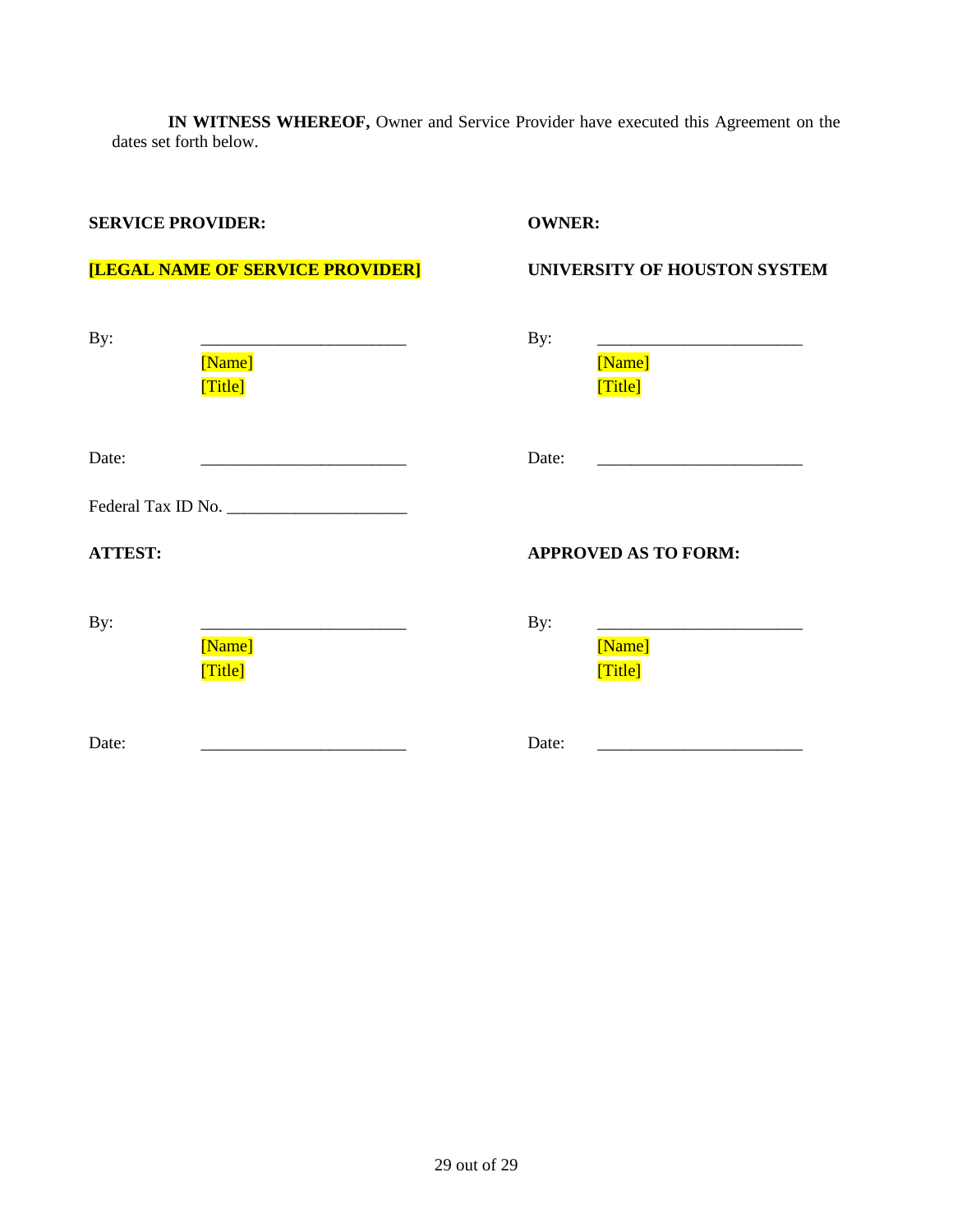# **EXHIBIT A**

# **SCOPE OF SERVICES**

[TO BE INSERTED]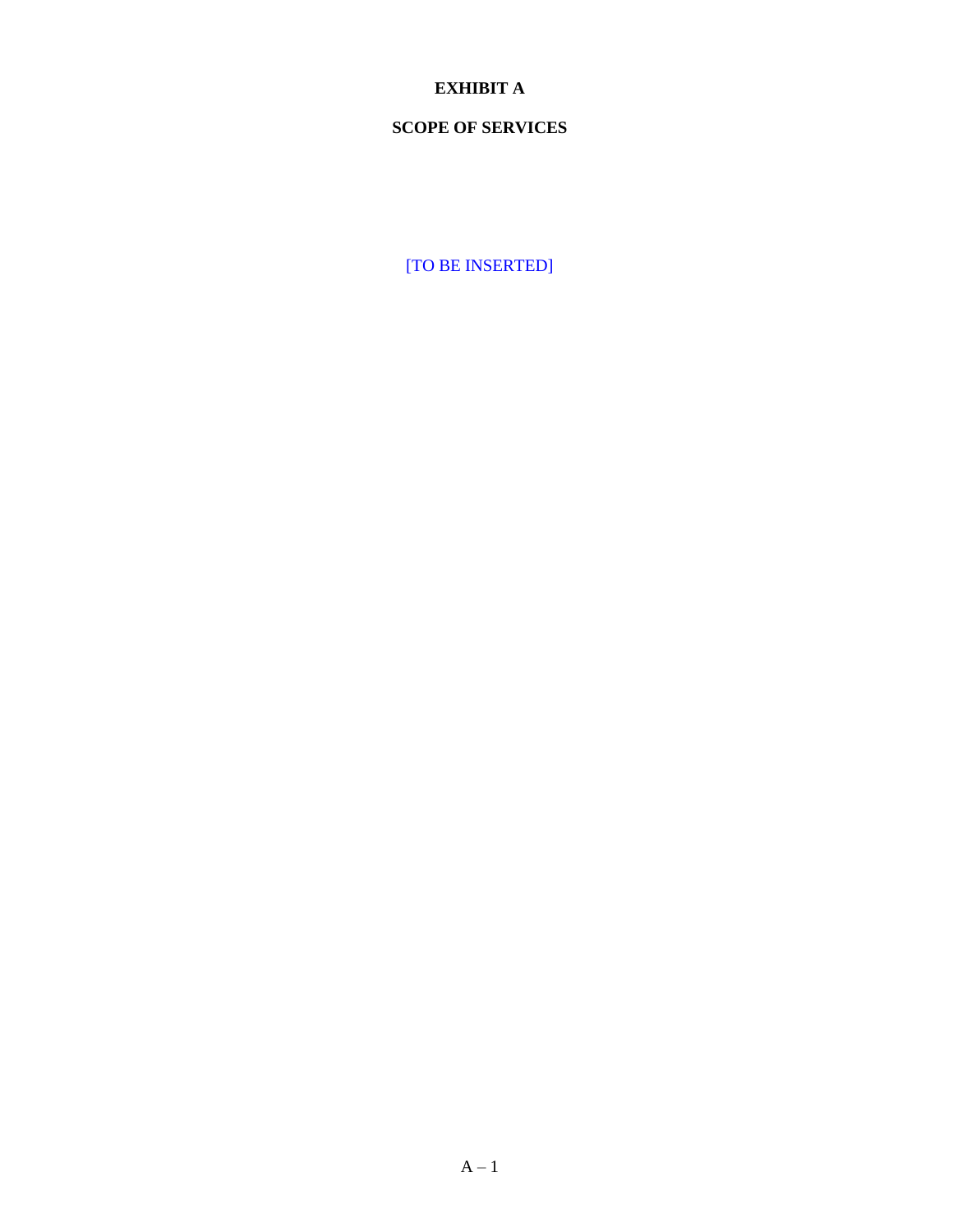#### **EXHIBIT B**

# **PROJECT REQUEST**

| Date: | Account # |
|-------|-----------|
|       |           |

Contract #

**To:** *[Service Provider Project Manager]*

In accordance with the terms and conditions of the Continuing Services Agreement dated *[insert date]* between the **UNIVERSITY OF HOUSTON SYSTEM** (*"Owner"*) and **[INSERT NAME OF SERVICE PROVIDER**] (*"Service Provider"*), Owner is contemplating *finsert project description*] (the *"Project"*) and hereby requests your proposal to render the following Services:

In your Project Proposal, please describe the services you would perform in detail and provide an estimated schedule of the services and proposed fee. Unless otherwise specifically provided above by Owner, your fee will be a fixed fee.

If I have not received your Project Proposal within five (5) days of the date of this Project Request, Service Provider will be deemed to have declined to submit a Project Proposal for this Project.

Sincerely,

*[Name]* Project Manager *[Department]*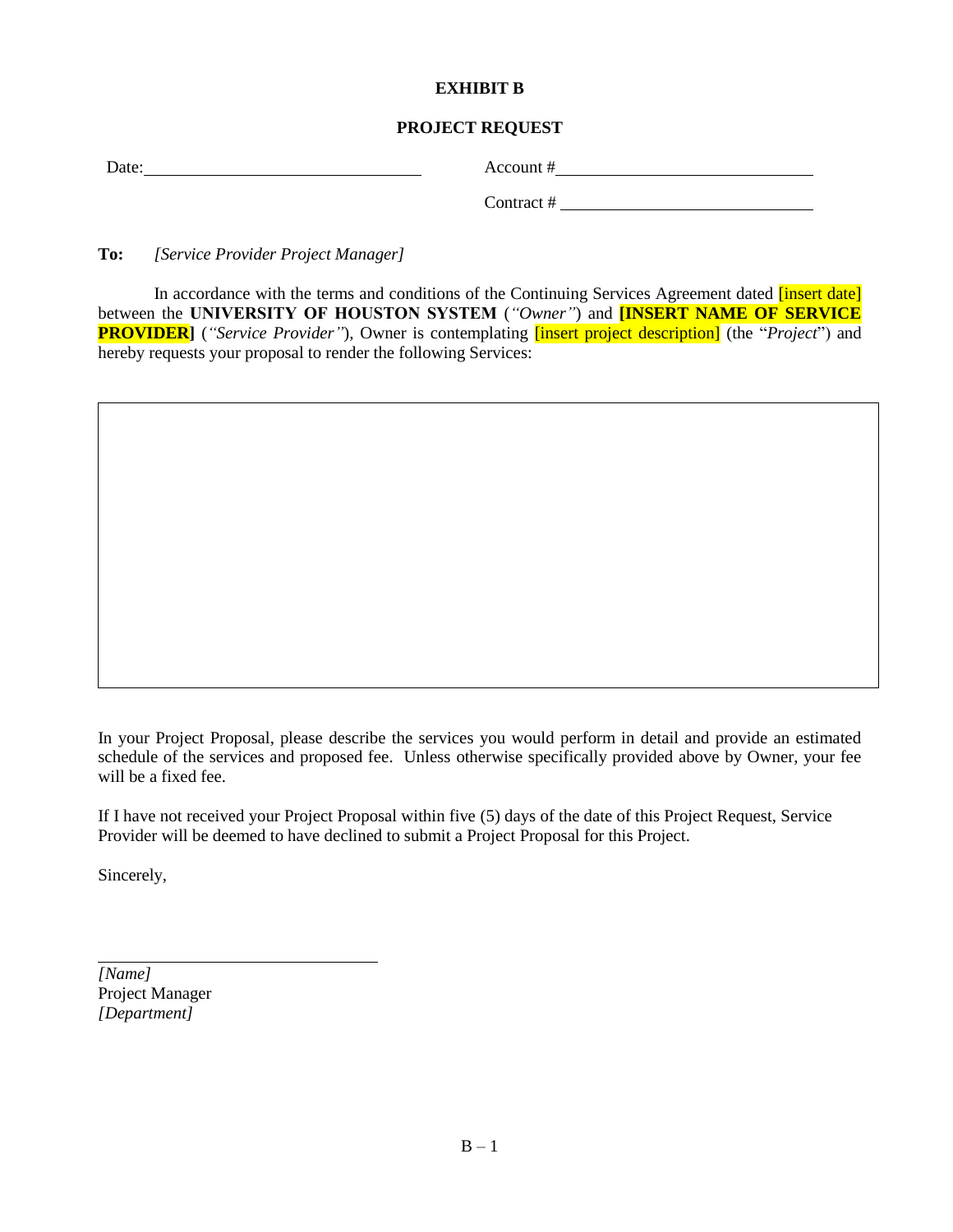#### **EXHIBIT C**

#### **PROJECT AGREEMENT FORM**

This **PROJECT AGREEMENT** *("Project Agreement")* is subject to all terms and conditions of the Continuing Services Agreement between the **UNIVERSITY OF HOUSTON SYSTEM** ("*Owner*") and **[INSERT NAME OF SERVICE PROVIDER]** ("*Service Provider*") dated effective as of [insert date] (the **"***Continuing Services Agreement*"). This Project Agreement become a part of the Continuing Services Agreement upon execution by both parties.

Contractor #:

Account #:

Project Agreement #

Service Provider is authorized to perform the services as described below under the terms and conditions of the Continuing Services Agreement and at the sole satisfaction and approval of Owner. Service Provider may not begin performance until the date listed in the Owner's written notice to proceed.

#### **SCOPE OF SERVICES FOR PROJECT:**

Check here if an exhibit, offer, proposal or other similar document (an "Attachment") is being added as part of this Agreement. Any such Attachment: (i) should be **expressly described** above (including the date and issuer of the Attachment) and attached to this Agreement; and (ii) is hereby incorporated by reference, but only for the purpose of describing the scope of services for the Project and for no other purpose. In the event of any inconsistency between the Attachment and this Agreement, this Agreement will prevail.

#### **COSTS/CHARGES:**

1. Cost of Services (check one box only):

This is a lump sum contract. Owner will pay Service Provider the amount of \_\_\_\_\_\_\_\_\_\_\_\_.

This is not to exceed contract. Owner will pay Service Provider an amount not to exceed \_\_\_\_\_\_\_\_\_\_\_\_\_\_\_ based on the *hourly rates* set forth on the Hourly Rates set forth in **Exhibit D** of the Continuing Services Agreement.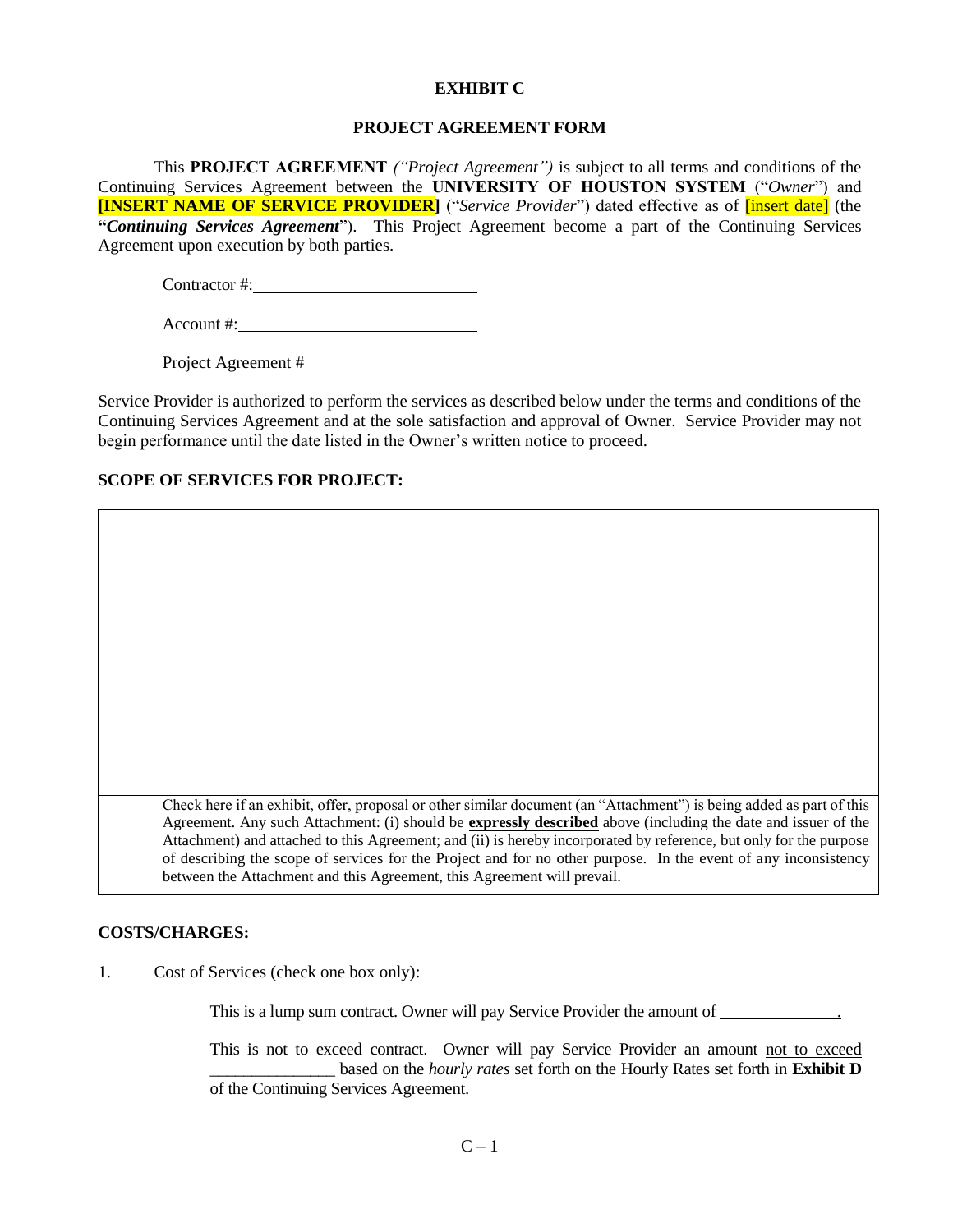2. Reimbursable Expenses: \$\_\_\_\_\_\_\_\_\_\_\_\_\_\_\_\_ for reimbursement in strict compliance with the Continuing Services Agreement, upon receipt of approved original invoices or other acceptable verification.

**SCHEDULE:** The Services to be performed under this Project Agreement shall begin on or before \_\_\_\_\_\_\_\_\_\_\_\_\_\_\_\_\_\_ and be completed on or before \_\_\_\_\_\_\_\_\_\_\_\_\_\_\_\_\_\_ (the "*Project Completion Date*"). The Project Completion Date is a material inducement to Owner in the award of this Project Agreement, and in default of completion of such Services by the Project Completion Date shall be a default under the Continuing Services Agreement for all purposes.

**PROJECT MANAGER**: The Project Manager for this Project, and his/her contact information is:

[Name], [Position] [E-mail]

**OWNER CONTACT:** The Owner Contact for this Project, and his/her contact information is:

[Name], [Position] [E-mail]

#### **ACCOUNT**:

|                                                          | Cost of<br><b>Services</b> | <b>Reimbursable Expenses</b> | <b>Total</b> |
|----------------------------------------------------------|----------------------------|------------------------------|--------------|
| Aggregate amount of Project Agreements<br>issued to date |                            |                              |              |
| This Project Agreement                                   |                            |                              |              |
| <b>Continuing Services Agreement Total</b>               |                            |                              |              |

#### **SERVICE PROVIDER:**

# **[INSERT SERVICE PROVIDER'S NAME]**

| By:    | Date: |  |
|--------|-------|--|
| Name:  |       |  |
| Title: |       |  |

#### **OWNER:**

# **UNIVERSITY OF HOUSTON SYSTEM**

| By:    | Date: |  |
|--------|-------|--|
| Name:  |       |  |
| Title: |       |  |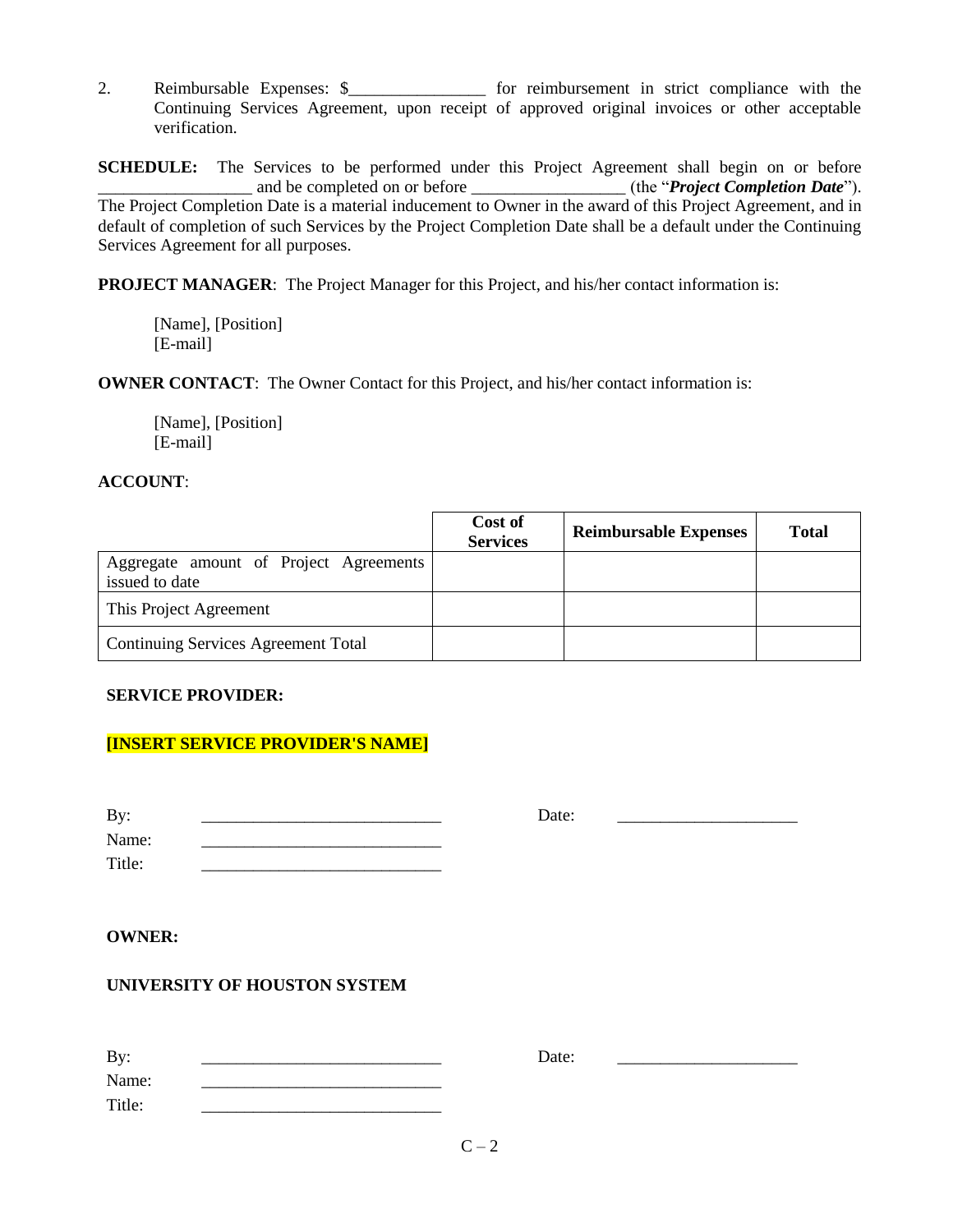# **EXHIBIT D**

# **DSE BY TITLE**

| Title / Discipline | <b>Hourly Rate</b> |
|--------------------|--------------------|
|                    |                    |
|                    |                    |
|                    |                    |
|                    |                    |
|                    |                    |
|                    |                    |
|                    |                    |
|                    |                    |
|                    |                    |
|                    |                    |
|                    |                    |
|                    |                    |
|                    |                    |
|                    |                    |
|                    |                    |
|                    |                    |